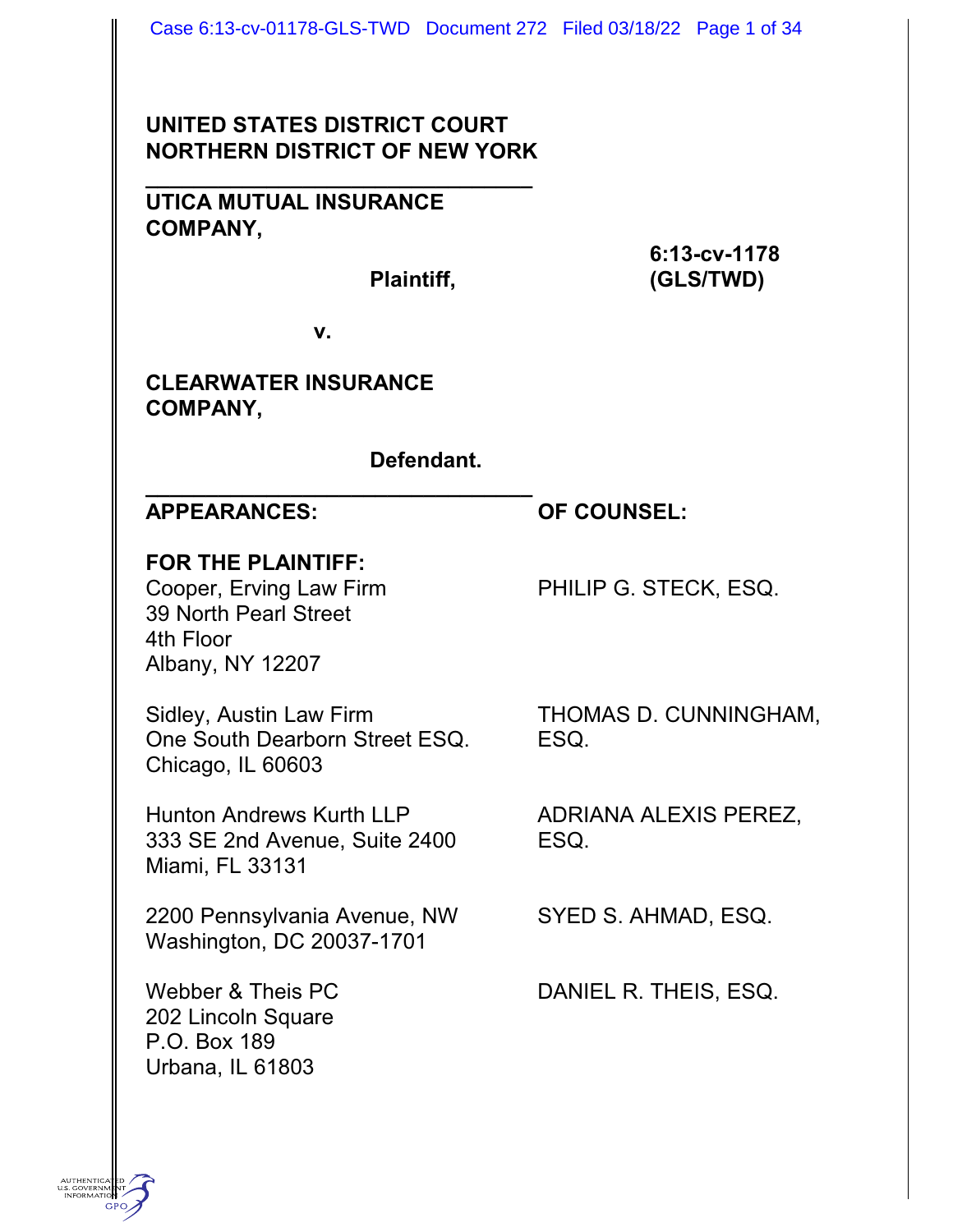Case 6:13-cv-01178-GLS-TWD Document 272 Filed 03/18/22 Page 2 of 34

**FOR THE DEFENDANT:** Norton Rose Fulbright US LLP JOHN F. FINNEGAN, ESQ. 1301 Avenue of the Americas THOMAS J. McCORMACK, New York, NY 10019 **ESQ.** 

VICTORIA CORDER, ESQ.

## **Gary L. Sharpe Senior District Judge**

#### **MEMORANDUM-DECISION AND ORDER**

#### **I. Introduction**

Plaintiff Utica Mutual Insurance Company commenced this diversity action against defendant Clearwater Insurance Company, alleging breach of contract claims and seeking declaratory relief and damages. (*See generally* Dkt. No. 1.) Clearwater counterclaimed for breach of contract and sought to recoup a payment it already made to Utica. (Dkt. No. 17 ¶¶ 66-70.) Following trial, a jury rendered a verdict fully favorable to Utica, (Dkt. No. 251), and judgment was entered consistent with that verdict, (Dkt. No. 252). Pending are Utica's motion to correct or amend the judgment, (Dkt. No. 255), Clearwater's motion for judgment as a matter of law, for a new trial, or to alter or amend the judgment, (Dkt. No. 258), and Clearwater's motion to stay the judgment pending resolution of these posttrial motions, (Dkt. No. 259). For the reasons that follow, Utica's motion is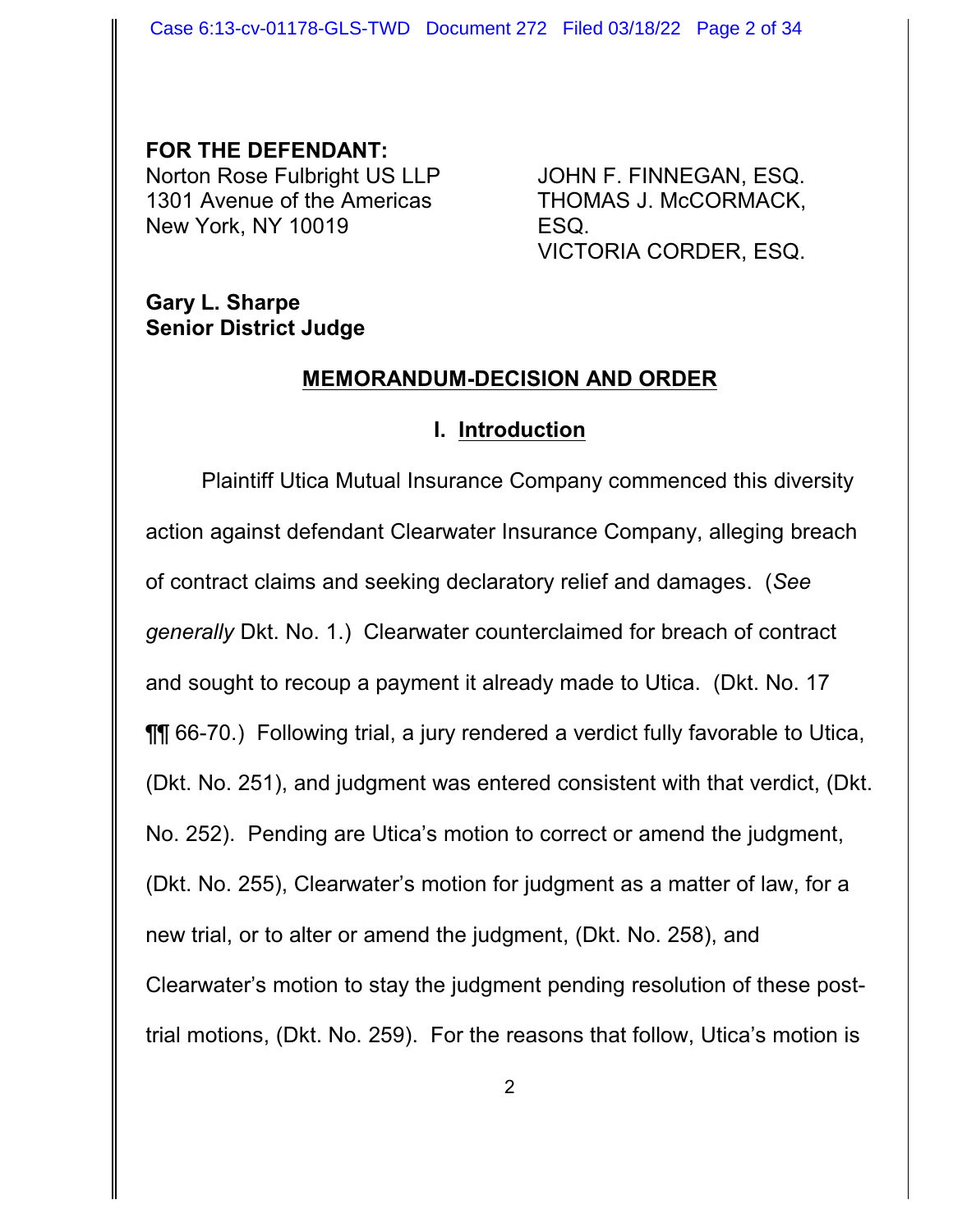denied, Clearwater's motion for judgment as a matter of law, for a new trial, or to alter or amend the judgment is granted in part and denied in part, and Clearwater's motion to stay is denied as moot.

## **II. Background**

## **A. Facts**

The court assumes the parties' familiarity with the factual background of this action, which will not be rehashed in full detail here. This is a dispute concerning reinsurance contracts. Utica issued various liability insurance policies to Goulds Pumps, Inc., some of which were reinsured by Clearwater. (Dkt. No. 106 at 2-3.) When Goulds was subjected to a multitude of asbestos bodily injury claims, a dispute between Goulds and Utica arose as to Utica's potential liability, given that many of the policies between Utica and Goulds did not state what the aggregate limits of those policies were. (*Id.* at 4-6.) Utica and Goulds eventually settled the matter, and Utica subsequently sought indemnification from Clearwater pursuant to the applicable reinsurance contracts. (*Id.* at 6, 8-9.) Clearwater made one payment to Utica, and then refused to make any further payments. (*Id.* at 9.) Utica brought suit seeking the outstanding indemnification payments owed by Clearwater, and Clearwater counterclaimed seeking return of the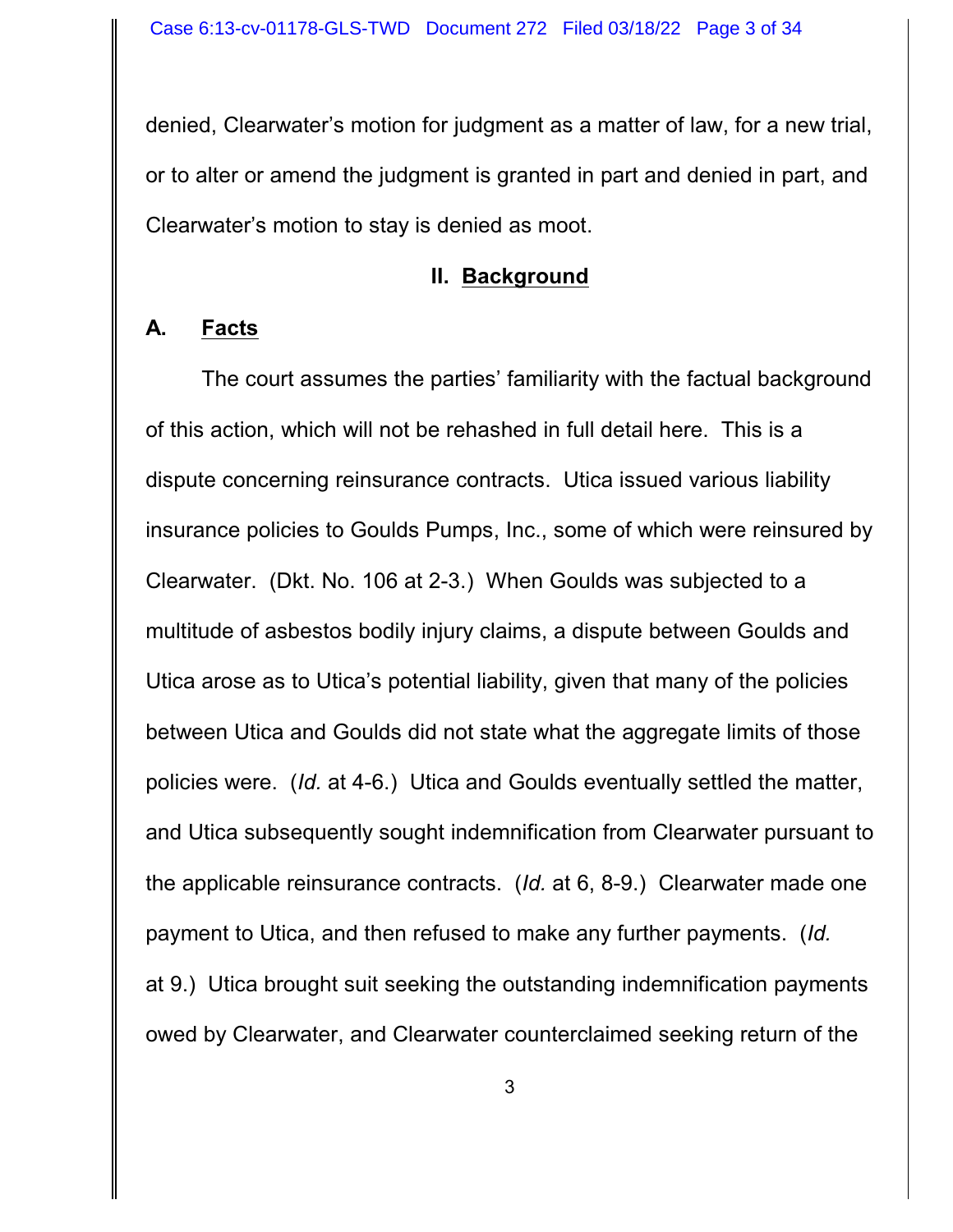payment it made to Utica. (*See generally* Dkt. No. 1; Dkt. No. 17 ¶¶ 66- 70.)

## **B. Procedural History**

Utica moved for summary judgment seeking judgment on both its claims and Clearwater's counterclaim. (Dkt. No. 64.) Clearwater also moved for partial summary judgment seeking a declaration that Clearwater was not liable for any of the costs that Utica incurred to defend Goulds' asbestos claims. (Dkt. No. 65.) By Memorandum-Decision and Order, the court granted Utica's motion and denied Clearwater's, concluding that Clearwater was obligated to indemnify Utica according to Utica's settlement with Goulds. (Dkt. No. 106.)

On appeal, the Memorandum-Decision and Order was vacated by the Second Circuit Court of Appeals, and the matter was remanded for further proceedings. (Dkt. No. 138.) The Second Circuit specifically noted that Clearwater was liable only for loss expenses insured under Utica's umbrella policies, which covered expenses "not covered by" primary insurance. (*Id.* at 14-16.) The Second Circuit ultimately found that it was the district court's responsibility to determine the meaning of "not covered by." (*Id.* at 17-19.)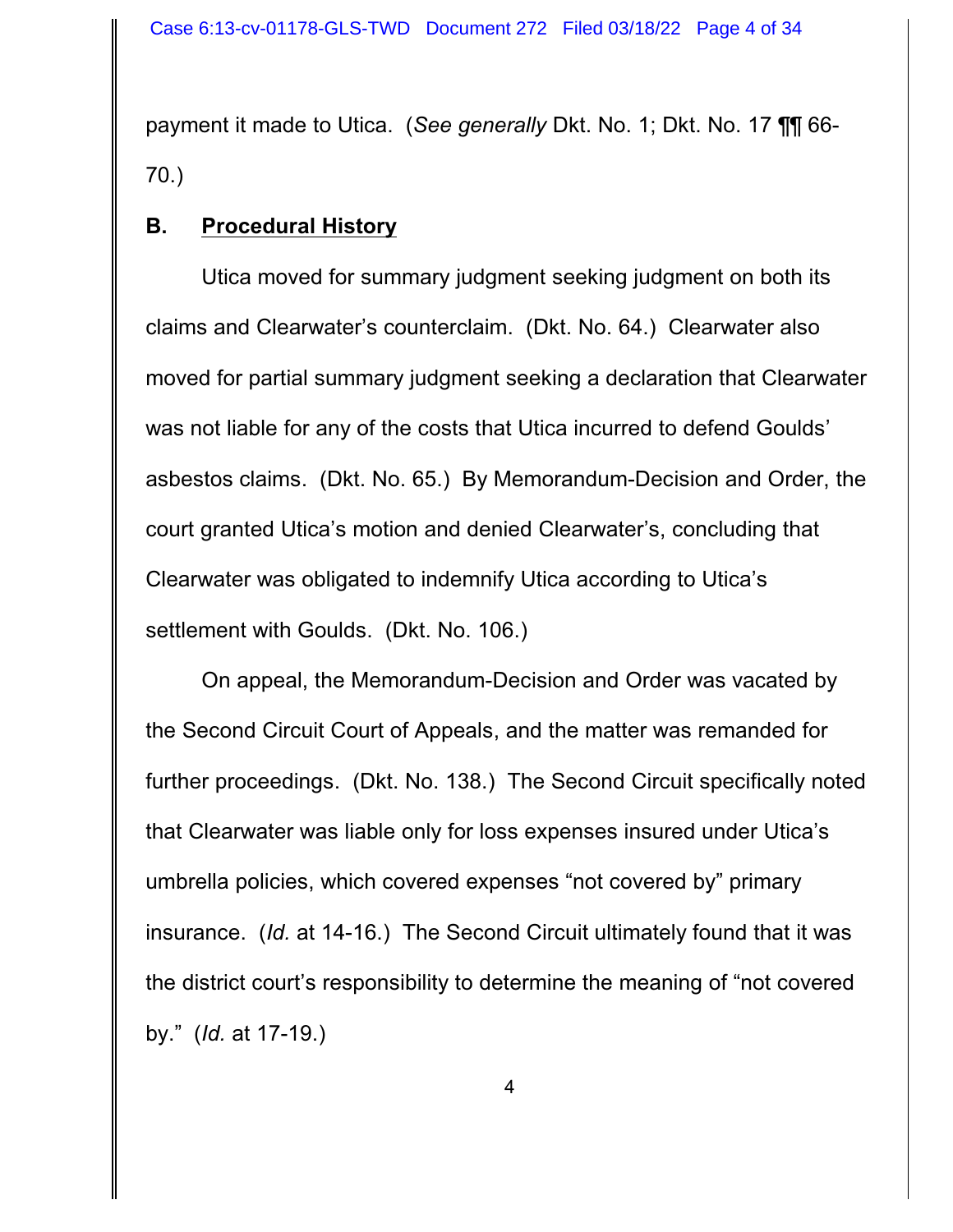On remand, supplemental briefing with respect to Clearwater's partial summary judgment motion, (Dkt. No. 65), was submitted, in which Clearwater argued that "the 'occurrence not covered by' language contained in [the relevant umbrella policies] is unambiguous, and, that these [u]mbrella [p]olicies do not require Utica to pay any asbestos defense costs incurred by Goulds following the exhaustion of Utica's underlying primary policies," (Dkt. No. 144 at 1, 6-7; Dkt. No. 157 at 1-4.) The court denied Clearwater's motion, finding that, "[u]ltimately, the 'not covered by' provision in the umbrella policies, taken in the context of the agreement as a whole and viewed in the light most favorable to Utica, is susceptible to more than one reasonable meaning." (Dkt. No. 158 at 10.) The action was thus deemed trial-ready. (*Id.* at 12.)

Consistent with the trial scheduling order, (Dkt. No 166), the parties filed a multitude of documents, including, proposed jury instructions by Clearwater, which focused in part on the duty of "utmost good faith," (Dkt. No. 189 at 5-6, 27, 37-40; Dkt. No. 230 at 2; Dkt. No. 242 at 10, 16, 26, 31; Dkt. No. 246.) Clearwater also submitted a proposed verdict form. (Dkt. No. 190; Dkt. No. 245). Finally, Clearwater submitted a memorandum regarding the applicability of common law indemnification to the action.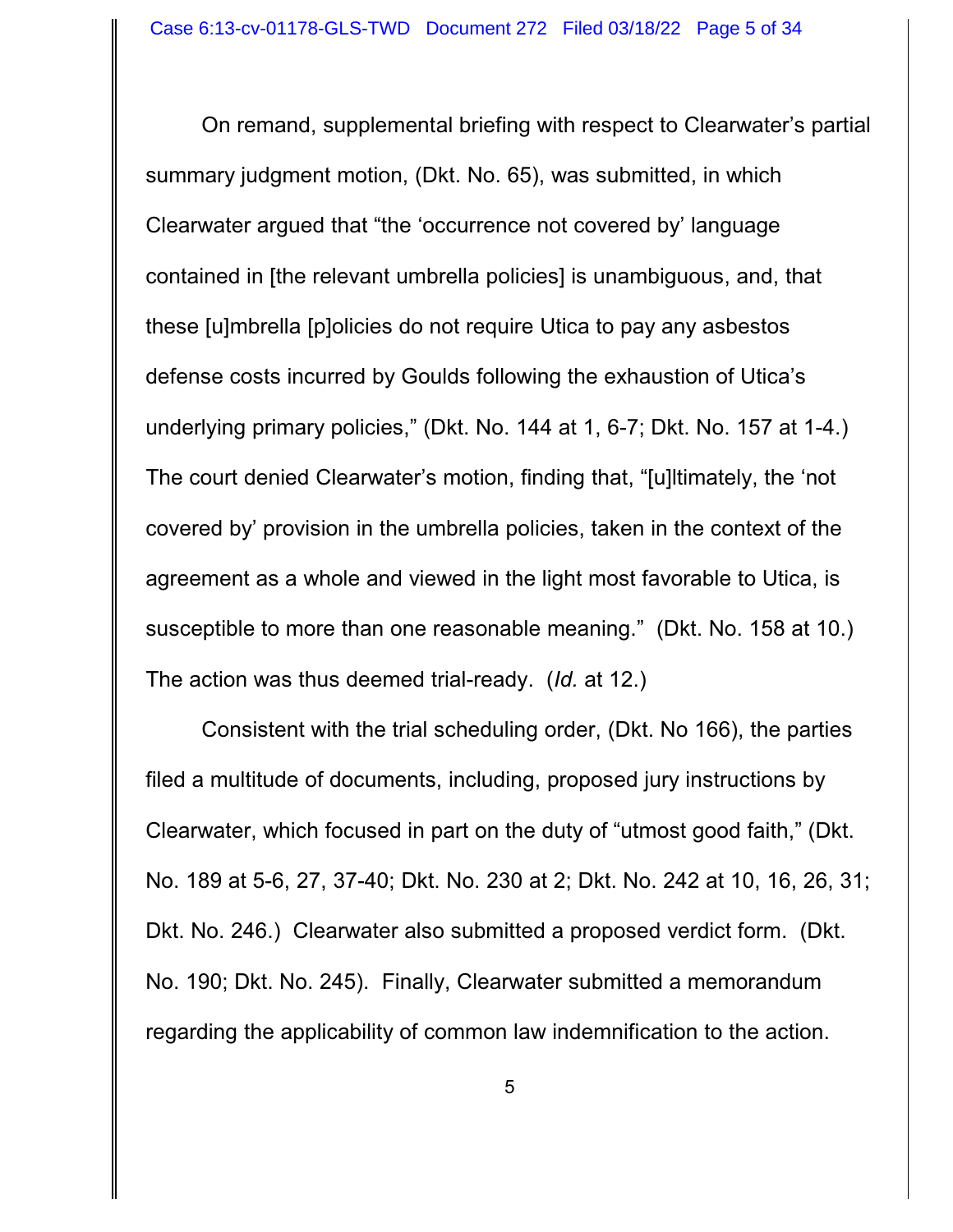(Dkt. No. 240.)

Clearwater objected to the court's jury instructions and verdict form. (Dkt. No. 250; Dkt. No. 270, Attach. 1 at 1689.) Ultimately, a verdict favorable to Utica was rendered, (Dkt. No. 251), and judgment was entered in Utica's favor, (Dkt. No. 252). Specifically, the jury found that Utica proved by a preponderance of the evidence that: Utica and Goulds intended for the primary polices at issue to contain aggregate limits, Utica had an obligation to defend Goulds under the umbrella policies at issue, and Utica's settlement with Goulds was negotiated in good faith. (Dkt. No. 250 at 2.) The jury also found that Clearwater did not prove by substantial evidence that Utica's settlement reflected bad faith, fraud, or factual or legal error, or by a preponderance of the evidence, that Utica breached either its implied duty of good faith or its duty of utmost good faith. (*Id.* at 2-3.) Finally, the jury awarded \$10,901,005.03 in damages to Utica, and found that Utica suffered these damages on December 2, 2012. (*Id.* at 3.)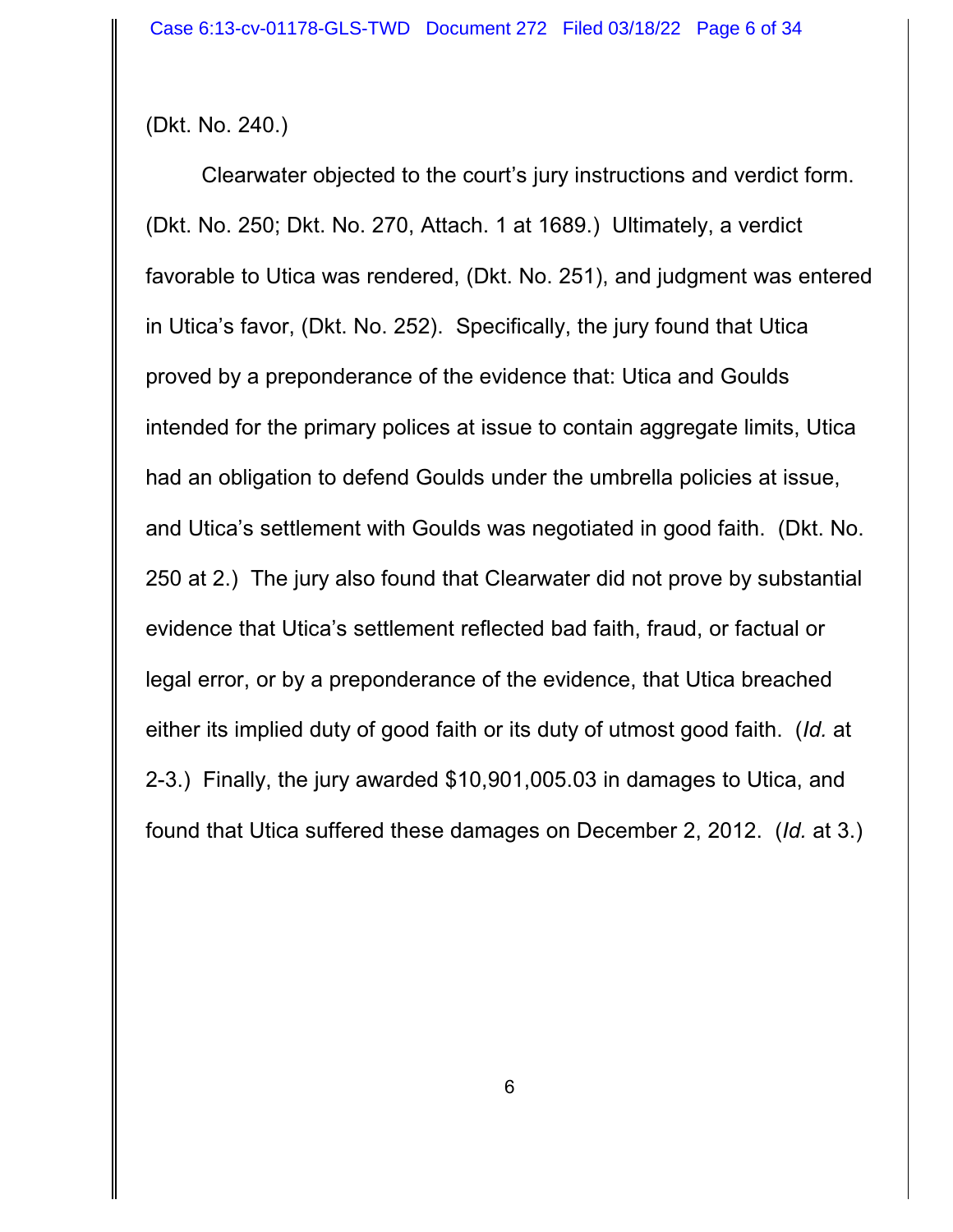#### **III. Standards of Review**

## **A. Rule 50**

Rule 50(b) of the Federal Rules of Civil Procedure governs post-trial motions for judgment as a matter of law. *See* Fed. R. Civ. P. 50(b). "In ruling on [a Rule 50(b)] motion, the court may: (1) allow judgment on the verdict, if the jury returned a verdict; (2) order a new trial; or (3) direct the entry of judgment as a matter of law." *Id.* In ruling on a Rule 50(b) motion the court "consider[s] the evidence in the light most favorable to the non-moving party and giv[es] that party the benefit of all reasonable inferences that the jury might have drawn in that party's favor from the evidence." *Triolo v. Nassau County*, 24 F.4th 98, 105 (2d Cir. 2022) (citation omitted). A Rule 50(b) motion should only be granted where, "there is such a complete absence of evidence supporting the verdict that the jury's findings could only have been the result of sheer surmise and conjecture, or the evidence in favor of the movant is so overwhelming that [a] reasonable and fair minded [jury] could not arrive at a verdict against it." *Id.* (citation omitted). "The movant's burden is particularly heavy where ... the jury has deliberated in the case and actually returned its verdict." *Id.* (internal quotation marks and citation omitted).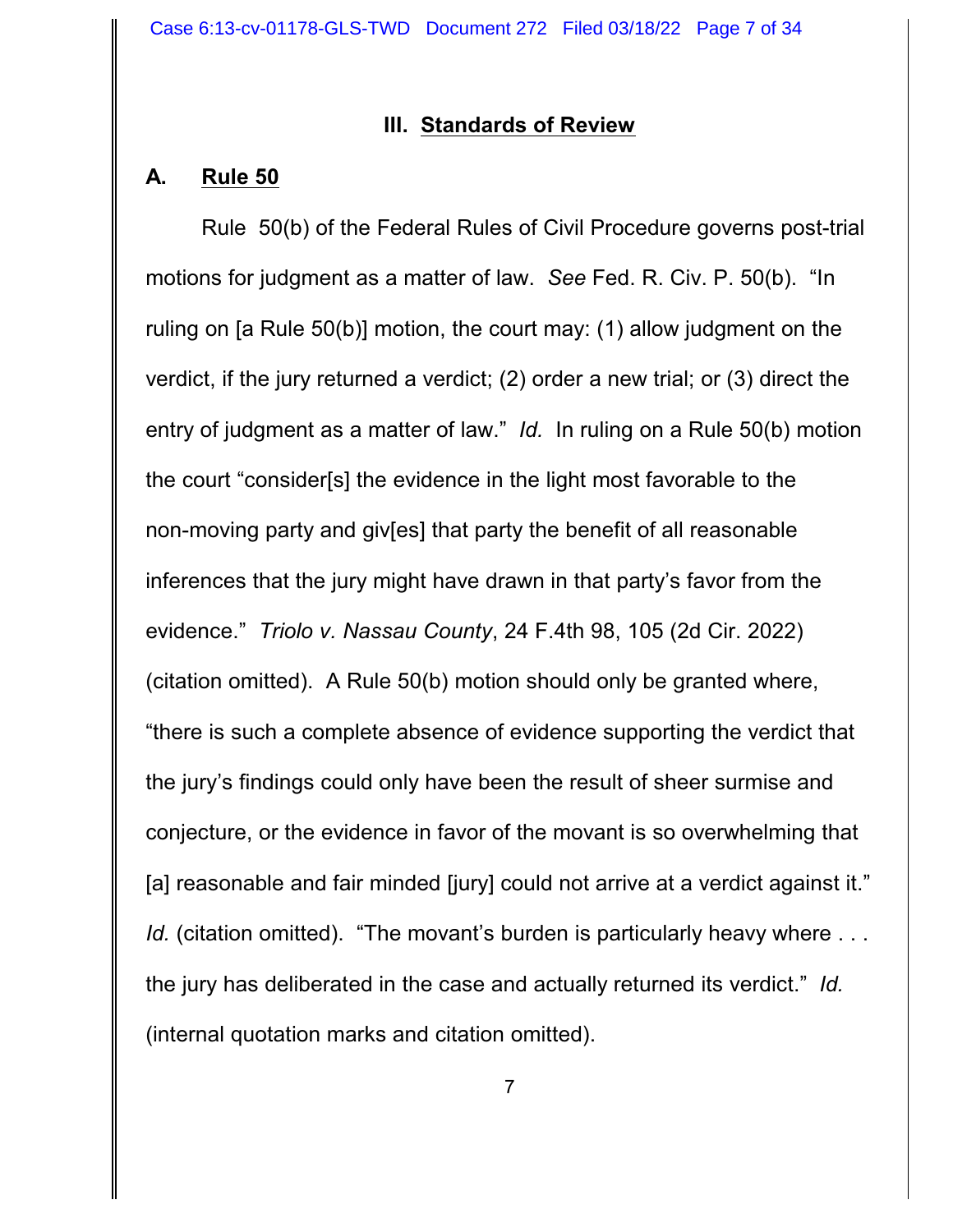## **B. Rule 59**

Under Rule 59(a) of the Federal Rules of Civil Procedure, a new trial may be granted "for any reason for which a new trial has heretofore been granted in an action at law in federal court." Fed. R. Civ. P. 59(a)(1)(A). A court may award a new trial under Rule 59(a) when: "(1) the verdict is against the clear weight of the evidence; (2) the trial court was not fair; (3) substantial errors occurred in the admission or rejection of evidence or the giving or refusal of instructions to the jury; or (4) damages are excessive." *Moore v. Keller*, No. 5:16-CV-1230, 2021 WL 4066541, at \*2 (N.D.N.Y. Sept. 7, 2021) (citation omitted); *see Dizak v. Hawks*, No. 9:15-CV-1171, 2020 WL 204297, at \*2 (N.D.N.Y. Jan. 13, 2020); *Maureen Christensen v. County of Dutchess*, 548 F. App'x 651, 653 (2d Cir. 2013) (holding that, in granting a Rule 59(a) motion, a court "must conclude that the jury has reached a seriously erroneous result or the verdict is a miscarriage of justice, *i.e.,* it must view the jury's verdict as against the weight of the evidence" (citation omitted)). "Unlike judgment as a matter of law, a new trial may be granted [under Rule 59(a)] even if there is substantial evidence supporting the jury's verdict" and "a trial judge is free to weight the evidence himself, and need not view it in the light most favorable to the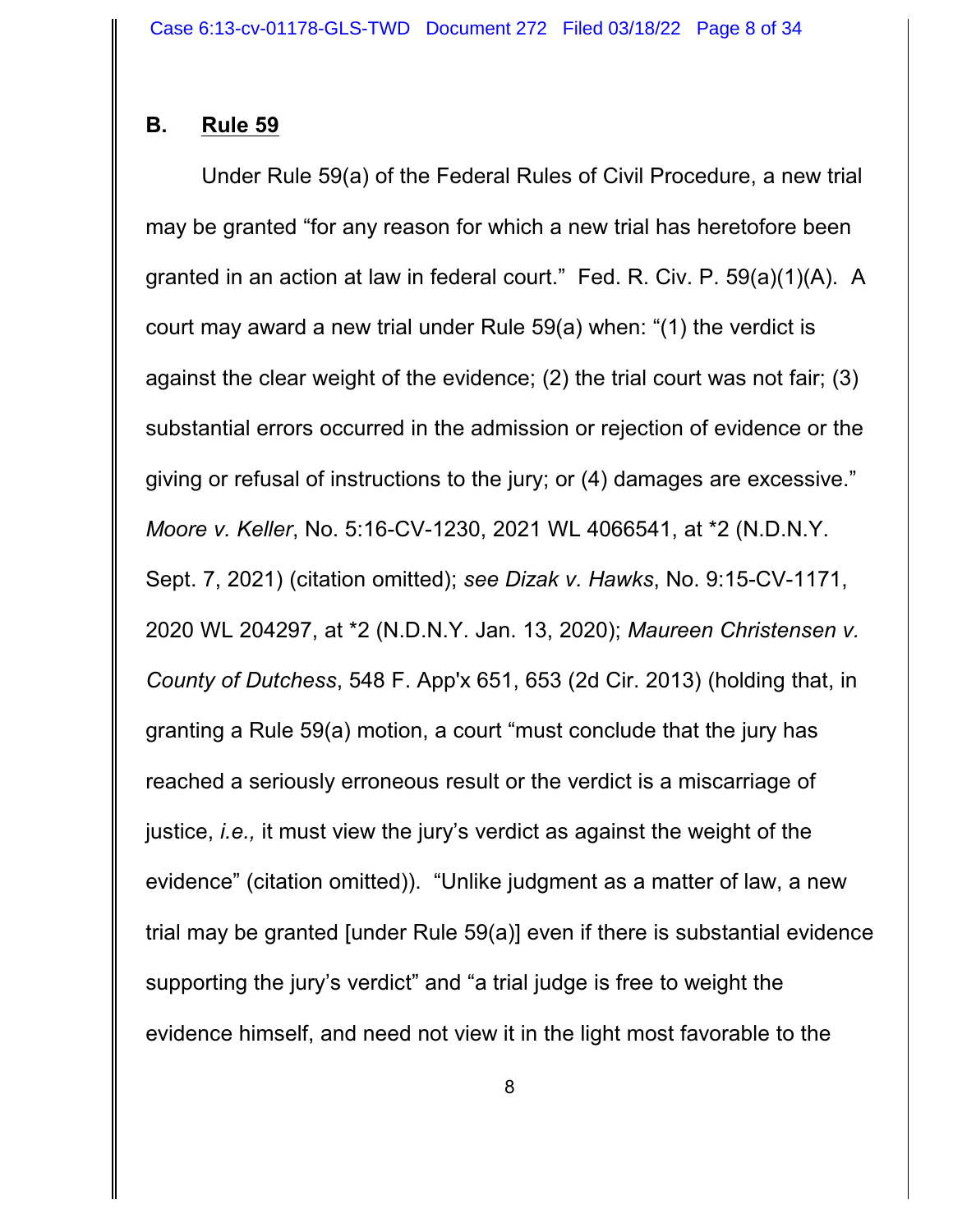verdict winner." *Moore*, 2021 WL 4066541, at \*2.

Under Rule 59(e) of the Federal Rules of Civil Procedure, a district court may "alter or amend a judgment" following a jury trial. *See* Fed. R. Civ. P. 59(e). Pursuant to Rule 59(e), "district courts may alter or amend judgment to correct a clear error of law or prevent manifest injustice." *4 Pillar Dynasty LLC v. N.Y. & Co., Inc.*, 933 F.3d 202, 216 (2d Cir. 2019) (citation omitted). However, a motion pursuant to Rule 59(e) "may not be used to relitigate old matters, or to raise arguments or present evidence that could have been raised prior to the entry of judgment." *Id.* (quoting *Exxon Shipping Co. v. Baker*, 554 U.S. 471, 485 n.5 (2008)).

#### **C. Rule 60**

Rule 60(a) of the Federal Rules of Civil Procedure allows a court to "correct a clerical mistake or a mistake arising from oversight or omission whenever one is found in a judgment, order, or other part of the record." Rule 60(a) allows the court to correct a mistake regarding a judgment "in order to implement the result intended by the court" with respect to that judgment. *Weiming Chen v. Ying-Jeou Ma*, 595 F. App'x 79, 80 (2d Cir. 2015) (internal quotation marks and citation omitted); *see Funches v. Walsh*, No. 05 Civ. 2839, 2019 WL 1368999, at \*1 n.2 (S.D.N.Y. Mar. 26,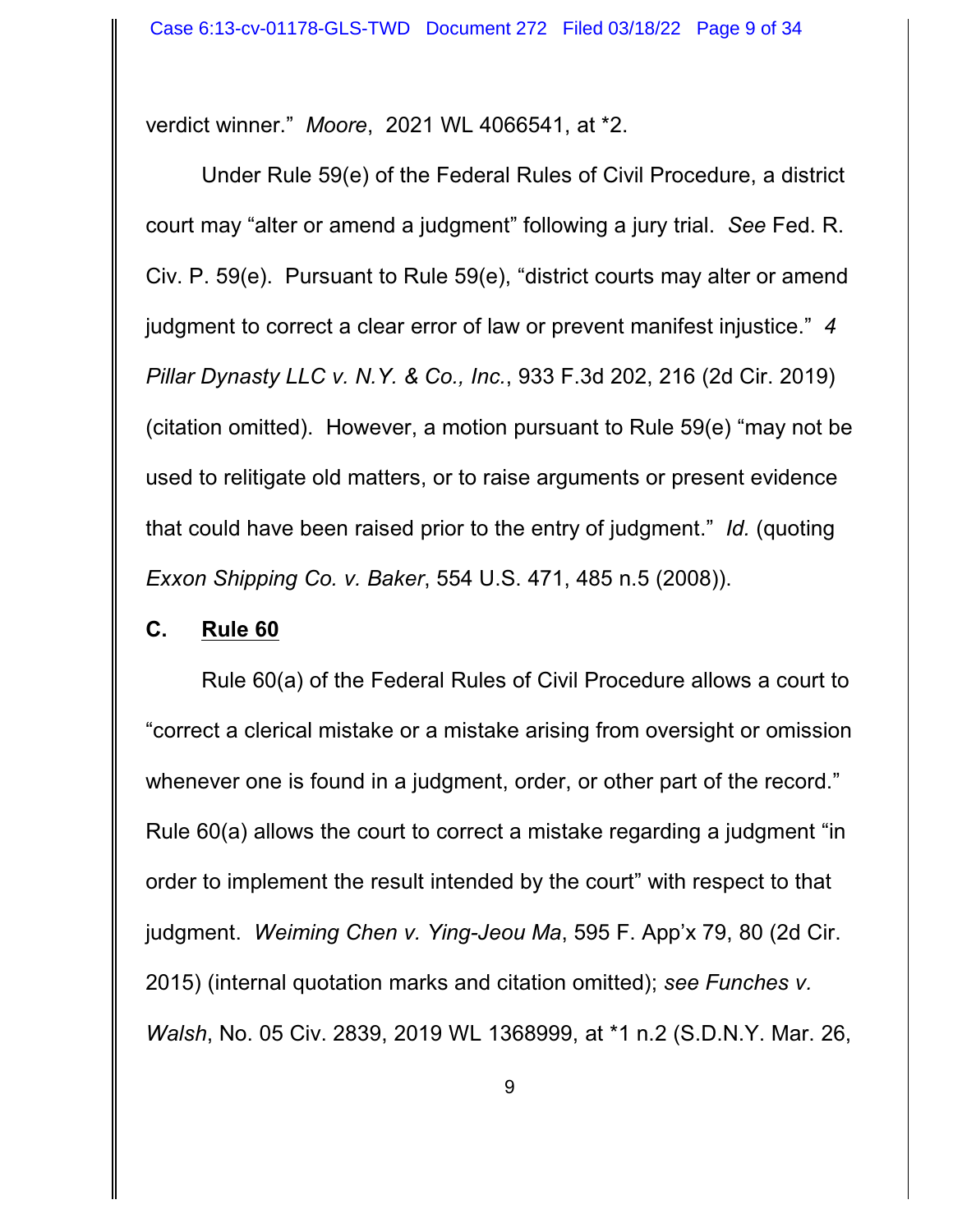2019) (citations omitted). "However, a court acting pursuant to Rule 60(a) may not make changes that alter the original meaning [of the judgment] to correct a legal or factual error." *Weiming*, 595 F. App'x at 80 (internal quotation marks and citation omitted).

As relevant here, Rule 60(b) of the Federal Rules of Civil Procedure authorizes a court to grant relief from a judgment because of "mistake, inadvertence, surprise, or excusable neglect; . . . [or] any other reason that justifies relief." Fed. R. Civ. P. 60(b)(1), (6). Granting relief under Rule 60(b) requires a showing that "extraordinary circumstances warrant such relief." *Keepers, Inc. v. City of Milford*, 776 F. App'x 734, 735 (2d Cir. 2019) (internal quotation marks and citation omitted); *see Whitaker v. N.Y. Univ.*, 543 F. App'x 113, 114 (2d Cir. 2013) (citations omitted). Further, "a Rule 60(b) motion is properly denied where it seeks only to relitigate issues already decided." *Whitaker*, 543 F. App'x at 114.

#### **IV. Discussion**

Clearwater makes a host of arguments for why it is entitled to a new trial, judgment as a matter or law, and/or an amendment of the judgment. Clearwater asserts that it is not required to pay supplemental defense costs to Utica, and given that Utica billed these defense costs to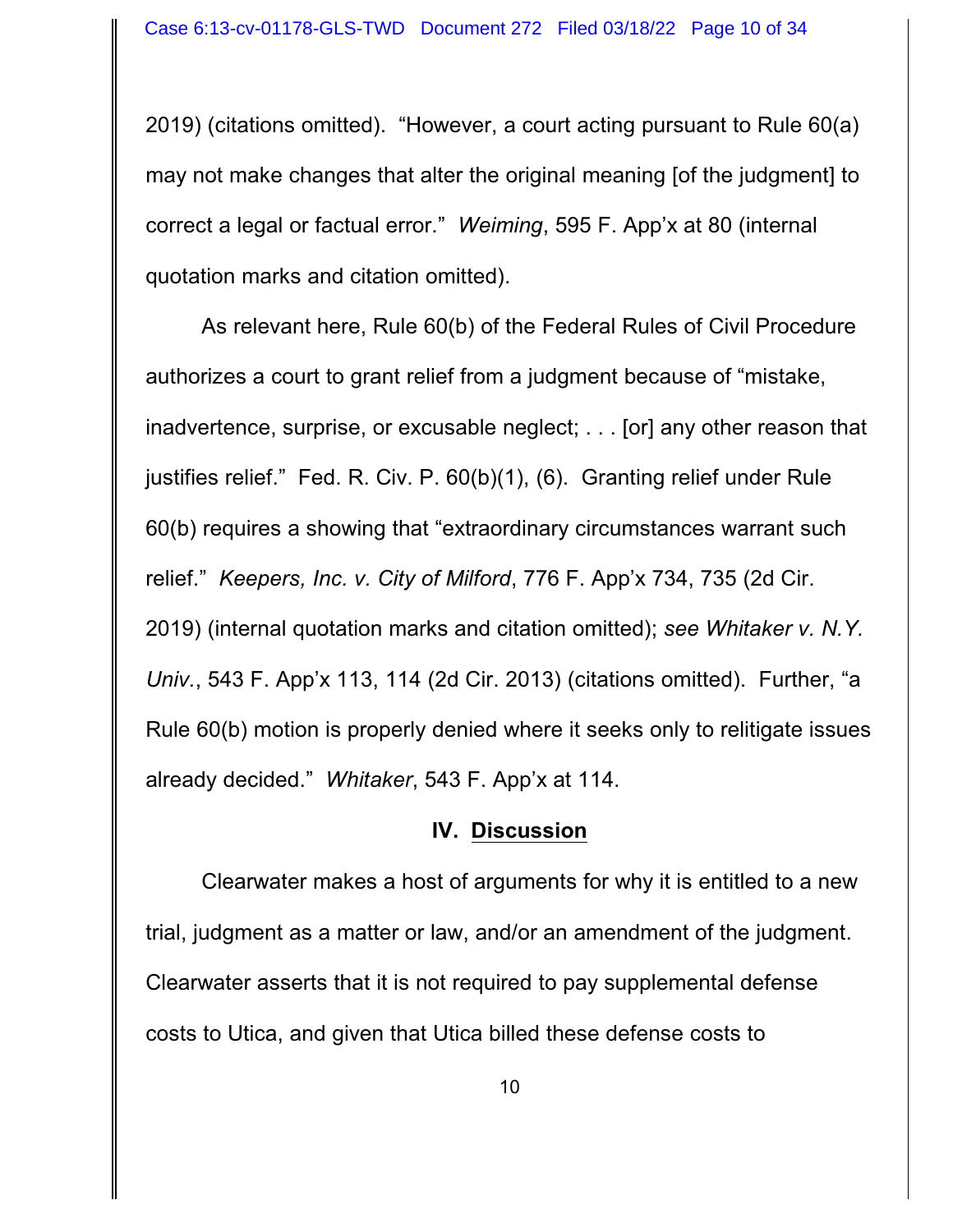Clearwater, that it is entitled to a new trial to determine if Utica violated their duty of "good faith and utmost good faith." (Dkt. No. 258, Attach. 1 at 4-10.) Further, Clearwater maintains that the evidence at trial did not support the jury's verdict that Utica had proven its contract claim under the Towers, Perrin, Forster & Crosby, Inc. (TPF&C) Memoranda, (*id.* at 10-13), that Utica was not entitled to portions of their billings, including, "orphan shares" and the "reset of the umbrella policy limits," (*id.* at 13-19), and that the policies at issue unambiguously lacked aggregate limits, (*id.* at 20-22). Clearwater also seeks a new trial due to alleged errors in the jury instructions and verdict form. (*Id.* at 22-36.) Finally, Clearwater contends that the court should vacate the award of prejudgment interest, or amend the date from which interest is calculated. (*Id.* at 36-40.) For the reasons that follow, Clearwater's motion is granted in part, and denied in part, as outlined below.

## **A. Supplemental Defense Costs**

Clearwater argues that, while at trial the jury was left to determine whether the polices at issue entitled Utica to supplemental defense costs, it is now entitled to judgment as a matter of law on the issue, due to the post-verdict Second Circuit opinion rendered in *Utica Mutual Ins. Co. v.*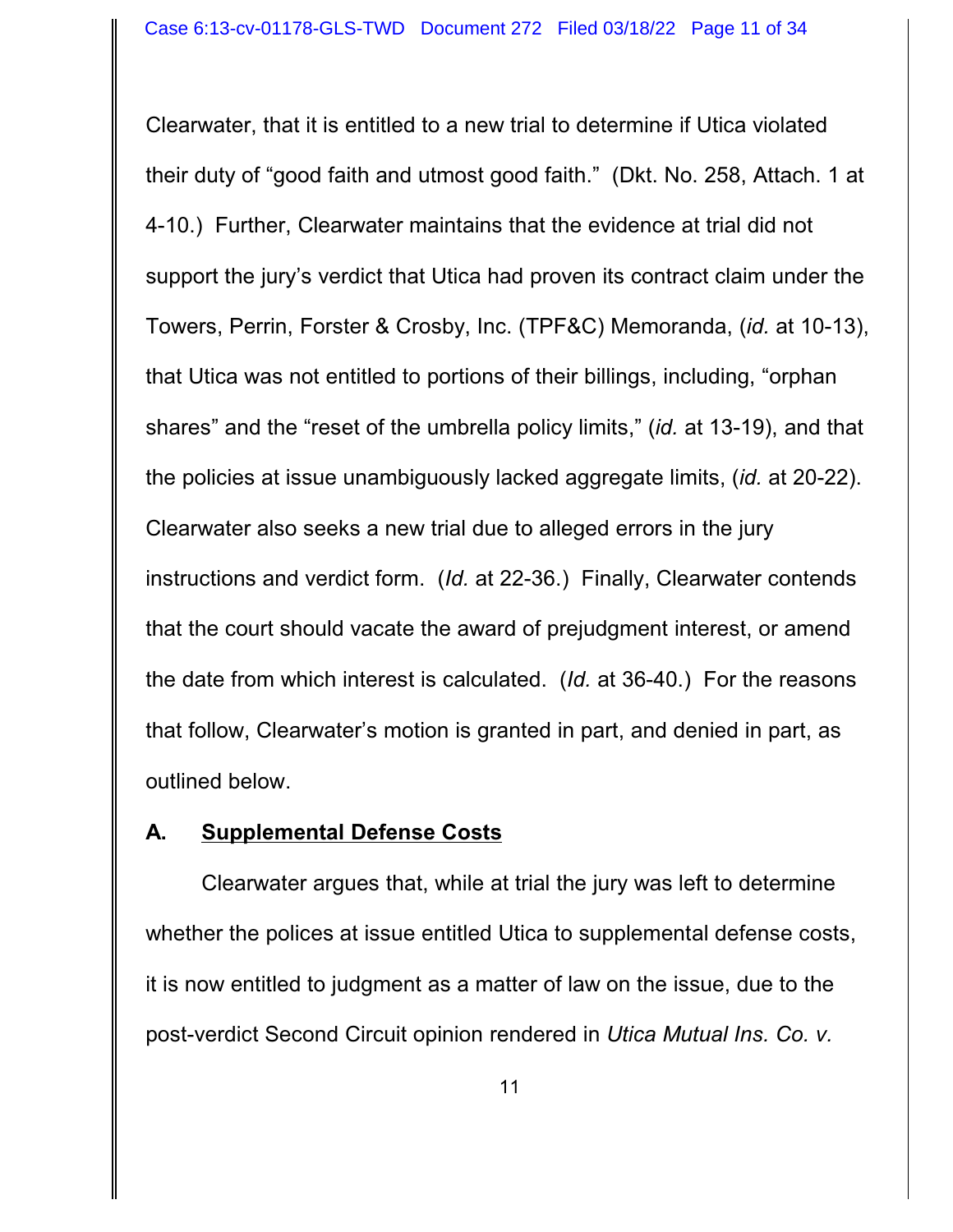*Munich Reinsurance Am., Inc.*, 7 F.4th 50 (2d Cir. 2021), which found the phrase "occurrence not covered by" to be unambiguous. (Dkt. No. 258, Attach. 1 at 4-10.)Utica disputes the binding nature of *Munich*, largely because that decision addressed different policies, with materially different language. (Dkt. No. 264 at 4-10.) Utica further contends, in the alternative, that the jury's findings with respect to the common law of contractual indemnification provide an alternate avenue for Utica to recover defense costs. (*Id.* at 10-11.)

*Munich*, addressed the question of whether Utica's 1973 umbrella policy 1 entitled Utica to supplemental defense costs. *See Munich*, 7 F.4th at 56-58. In making this determination, the Second Circuit noted that the umbrella policy at issue there provided "vertical and horizontal coverage."<sup>2</sup> *Id.* at 56. The Court further determined that the underlying primary policy at issue covered asbestos claims, so once that primary coverage was

 $1$  This policy is not at issue in this case. The relevant polices here are Utica's 1978-81 umbrella policies.

 $^{\text{2}}\,$  "Vertical coverage" is coverage that "rests on top of the  $\ldots$  primary policy," and essentially provides additional coverage for the categories of risks covered in the primary policy, which would only apply if the primary policy limits were exhausted. *Munich*, 7 F.4th at 56*.* "Horizontal coverage," also referred to as "drop down coverage," affords "coverage in the first instance for categories of risks not covered by the underlying primary policy," making exhaustion of primary limits irrelevant for this coverage (given that there is no "primary" coverage at all). *Id.*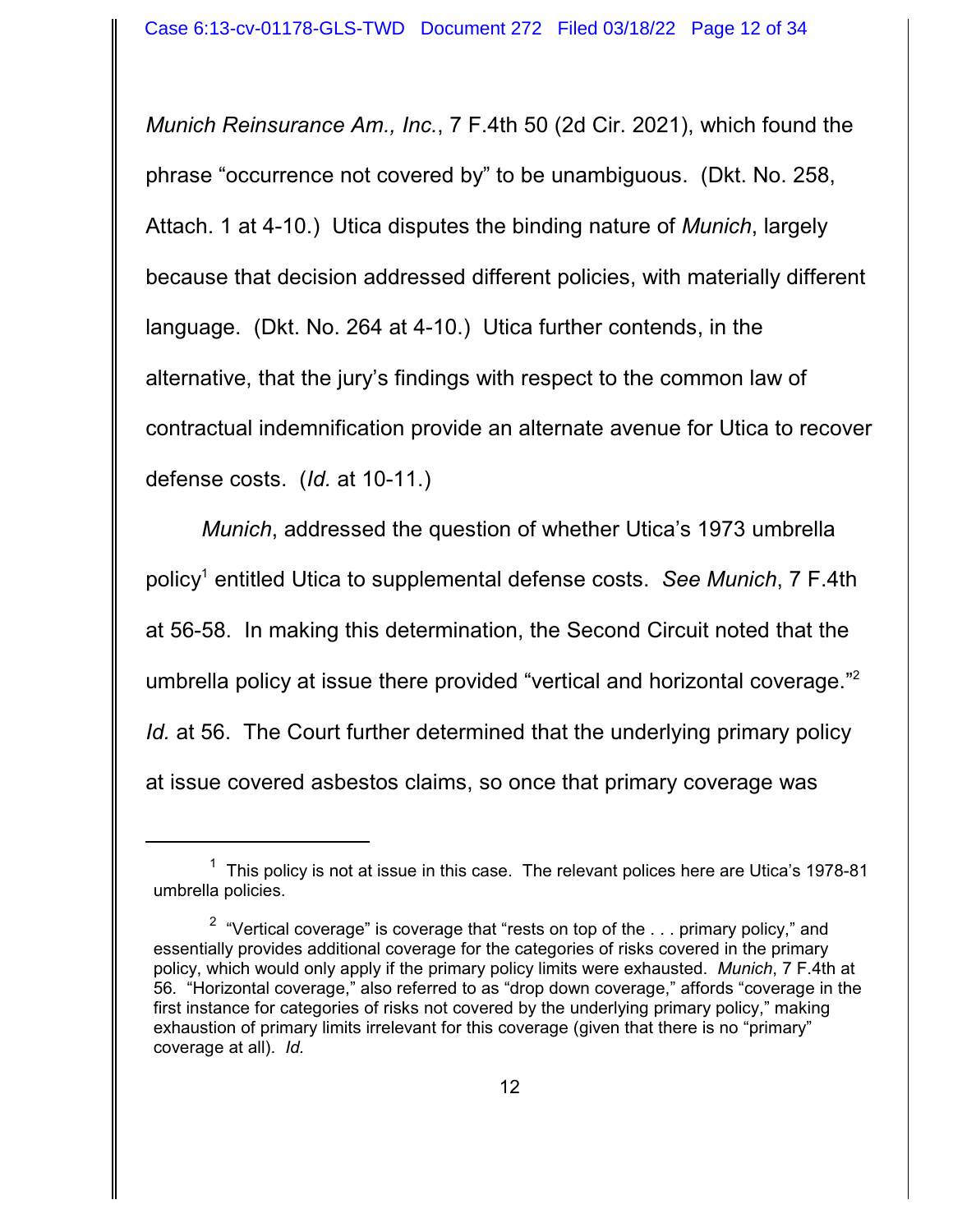exhausted, the excess coverage (or "vertical coverage") provided for defense costs. *See id.* at 56-58. The question then became, "whether defense costs eroded the umbrella policy limits, or were supplemental to them." *Id.* This is where Utica and Munich's interpretation of the policy diverged. Utica claimed that an "endorsement to the umbrella policy made defense supplemental for the vertical . . . coverage as well [as the horizontal coverage]." *Id.* Munich maintained that defense was only supplemental for the horizontal coverage. *See id.* The Second Circuit rejected Utica's theory, noting that the endorsement stated:

> With respect to any *occurrence not covered by the underlying policy(ies) of insurance* . . . , but covered by the terms and conditions of this policy . . . [Utica] shall: (a) defend any suit against the insured ... [and] (c) pay all expenses incurred by the company . . . . and the amounts so incurred, except settlements of claims and suits, are payable by the company *in addition to* the applicable limit of liability of this policy.

*Id.* at 56-57 (emphasis added). The Second Circuit reasoned that "[t]he phrase 'occurrence not covered by' unambiguously referred to the policy's [horizontal coverage] of risks," but not the vertical coverage. *Id.* at 57.

"An insurance agreement is subject to principles of contract

interpretation." *Universal Am. Corp. v. Nat'l Union Fire Ins. Co. of*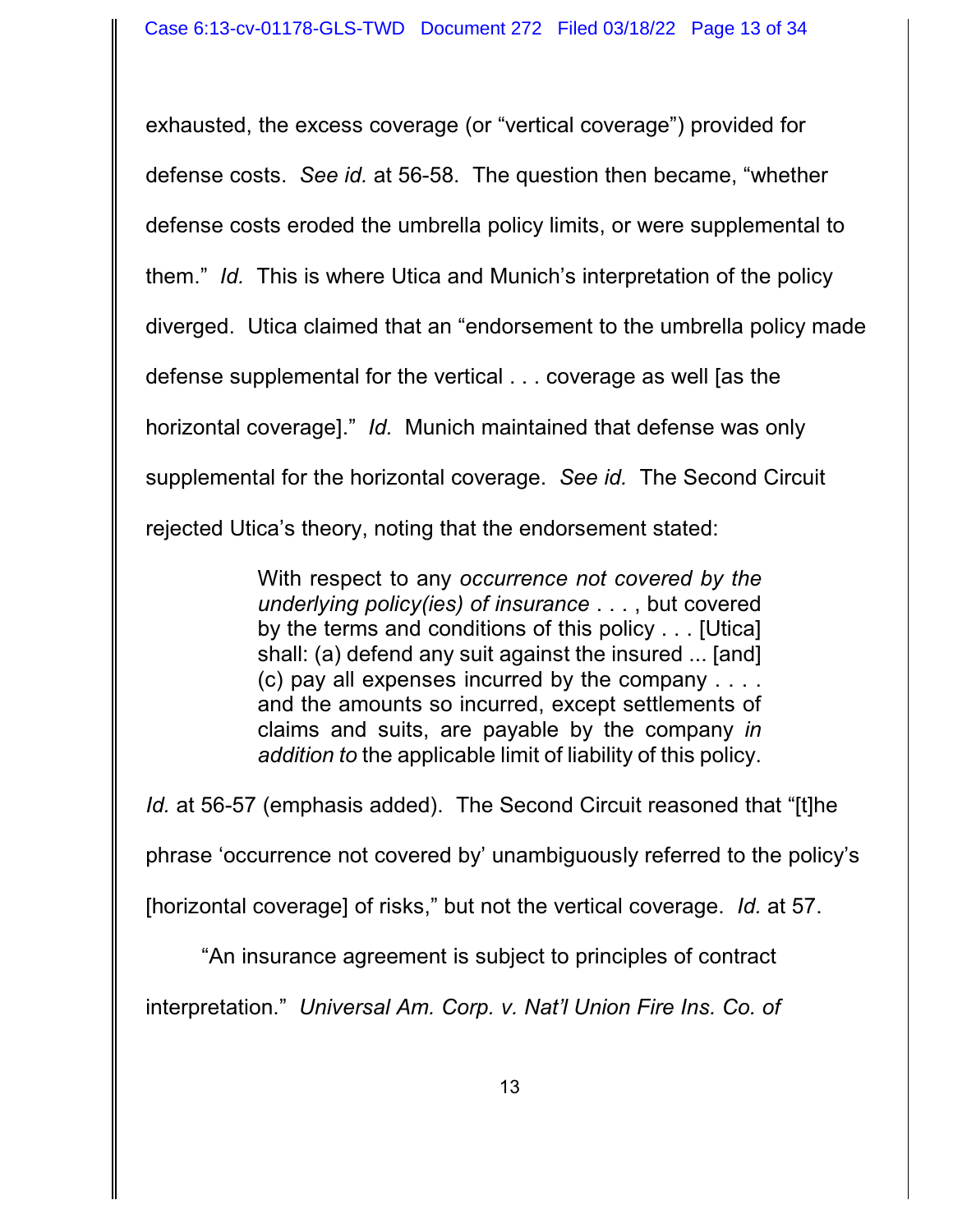*Pittsburgh*, 25 N.Y.3d 675, 680 (2015). A contract must be read in light of its "precise terminology" and "specific context." *Glob. Reinsurance Corp. of Am. v. Century Indem. Co.*, 890 F.3d 74, 77 (2d Cir. 2018) (noting that a "district court should construe each reinsurance policy . . . in light of its language and . . . specific context" (internal quotation marks and citations omitted). Further, a contract must be read "as a whole," "placing words and phrases in their proper contexts." *N.Y. Univ. v. Factory Mut. Ins. Co.*, No. 20-1093-CV, 2021 WL 3136078, at \*2 n.10 (2d Cir. July 26, 2021); *see Weiss v. Weiss*, 52 N.Y.2d 170, 174 (1981) ("[A]n agreement, where possible, should be read as a whole so as to give each section meaning."). "An agreement is unambiguous when its words have a definite and precise meaning, unattended by danger of misconception in the purport of the [contract] itself, and concerning which there is no reasonable basis for a difference of opinion." *Vintage, LLC v. Laws Const. Corp.*, 13 N.Y.3d 847, 849 (2009) (internal quotation marks and citation omitted).

These principles of contract interpretation indicate why the Second Circuit's interpretation of different policies, with different language, does not bind the court here. *Munich* dealt with Utica's 1973 umbrella policy, which contained materially different language than the policies at issue in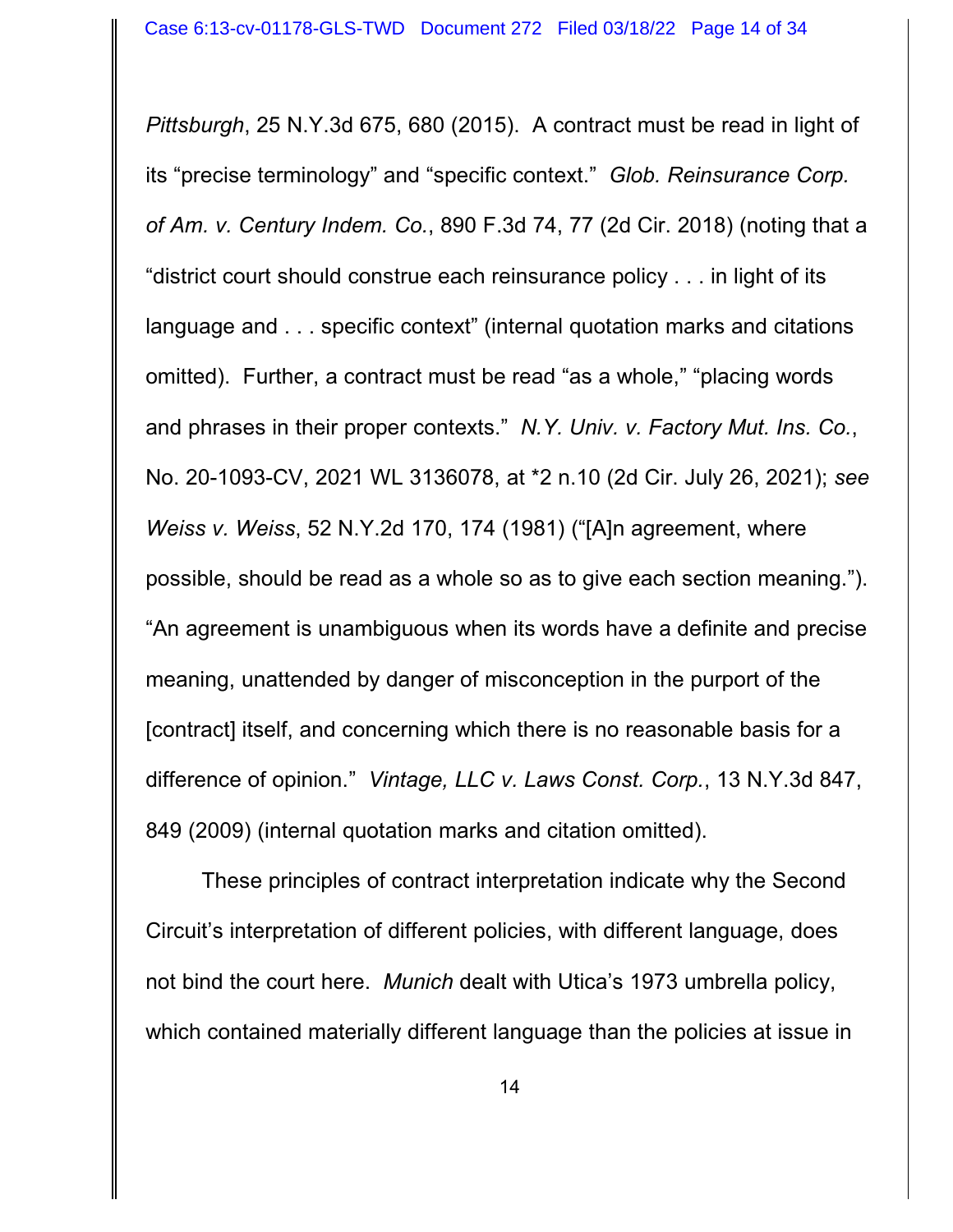this case (Utica's 1978-81 umbrella policies). While Clearwater emphasizes the similarities between the umbrella policies, namely the presence of the phrase "occurrence not covered by," (Dkt. No. 258, Attach. 1 at 4-5), it has conceded in the past that the policies' language is "somewhat different," (Dkt. No. 157 at 2).

The umbrella policy at issue here states: "With respect to any occurrence *not covered by* [the primary policy], but covered by the terms and conditions of this policy (*including damages wholly or partly within the amount of the retained limit*), the company shall: [cover expenses in addition to the stated limit]." (Dkt. No. 258, Attach. 24 (emphasis added).) "Retained limit" was defined by these same umbrella policies "as to each occurrence with respect to which insurance is afforded under this policy: . . . if any underlying policy otherwise *applicable is inapplicable by reason of exhaustion of an aggregate limit of liability*; all amounts payable under other insurance, if any." (*Id.* (emphasis added).) The presence of this definition in the policies at issue demonstrates a key difference from these policies and the one analyzed by the *Munich* court. In *Munich*, the Second Circuit found that "'inapplicable'-- although not defined in the contract--plainly means there is no underlying primary insurance for the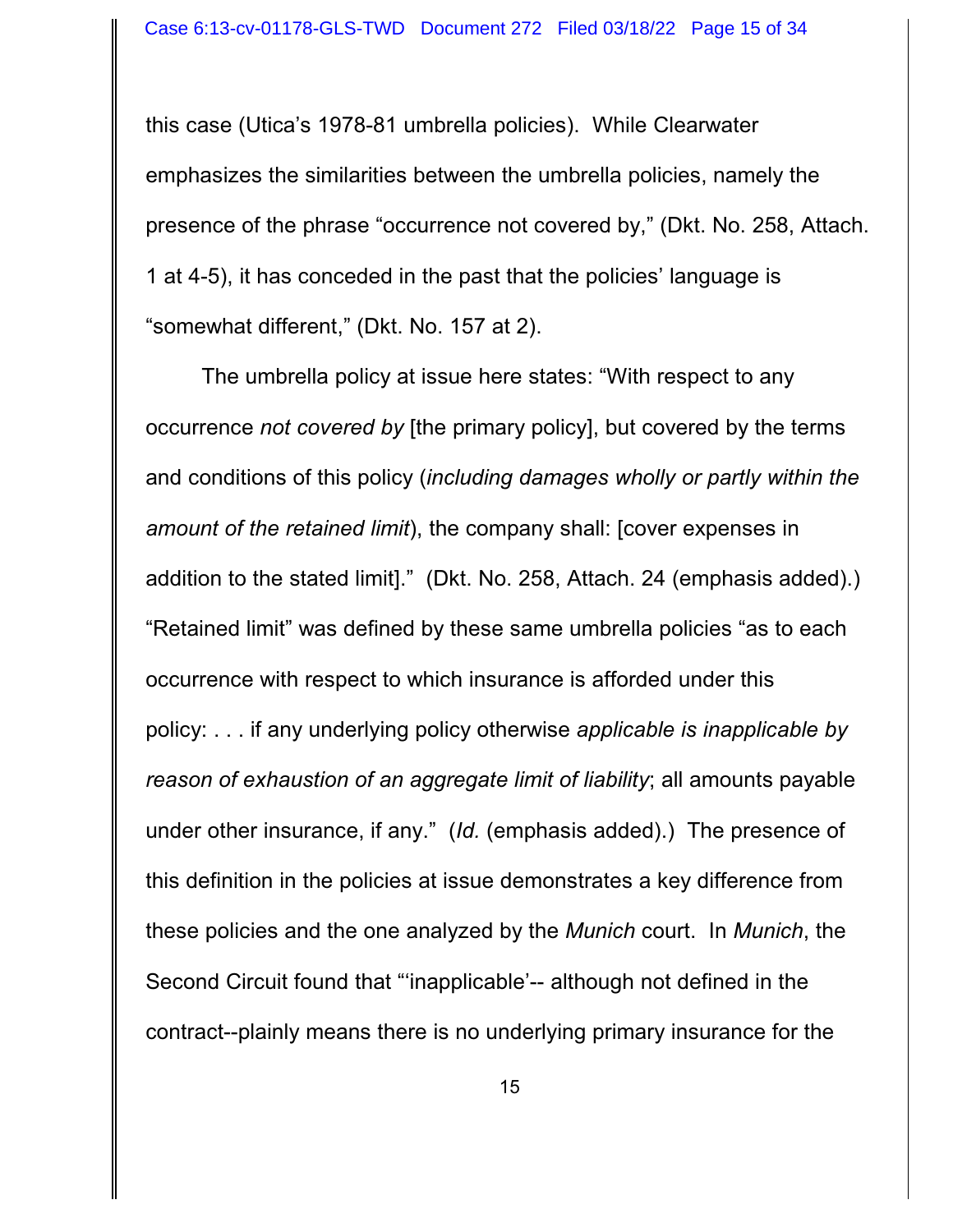occurrence." *Munich*, 7 F. 4th at 57; *see Utica Mutual Ins. Co. v. Munich Reinsurance Am., Inc.*, 381 F. Supp. 3d 185, 211-12 (N.D.N.Y. 2019) (underlying decision likening the phrase "not covered by" to the term "inapplicable"). But, here, the policy explicitly notes that primary insurance may be "inapplicable by reason of exhaustion of an aggregate limit of liability." (Dkt. No. 258, Attach. 24.)

Ultimately, the phrase "occurrence not covered by" read in the context of the entire umbrella policy, and, specifically with the definition of "retained limit" in mind, is susceptible to more than one reasonable meaning. "Occurrence not covered by" could be read to mean coverage outside of the scope of the underlying primary policies' coverage, or, it could mean where the underlying policy coverage has been exhausted – again, specifically given the presence of the definition of "retained limit."<sup>3</sup> *Munich's* holding with respect to materially different umbrella policies does not change this result. *See Utica Mut. Ins. Co. v. Munich Reins. Am., Inc.*, 594 F. App'x 700, 704 (2d Cir. 2014) (distinguishing decisions that

 $^3$  "[A]s to each occurrence with respect to which insurance is afforded under this policy: . . . if any underlying policy otherwise *applicable is inapplicable by reason of exhaustion of an aggregate limit of liability*; all amounts payable under other insurance, if any." ((Dkt. No. 258, Attach. 24 (emphasis added).)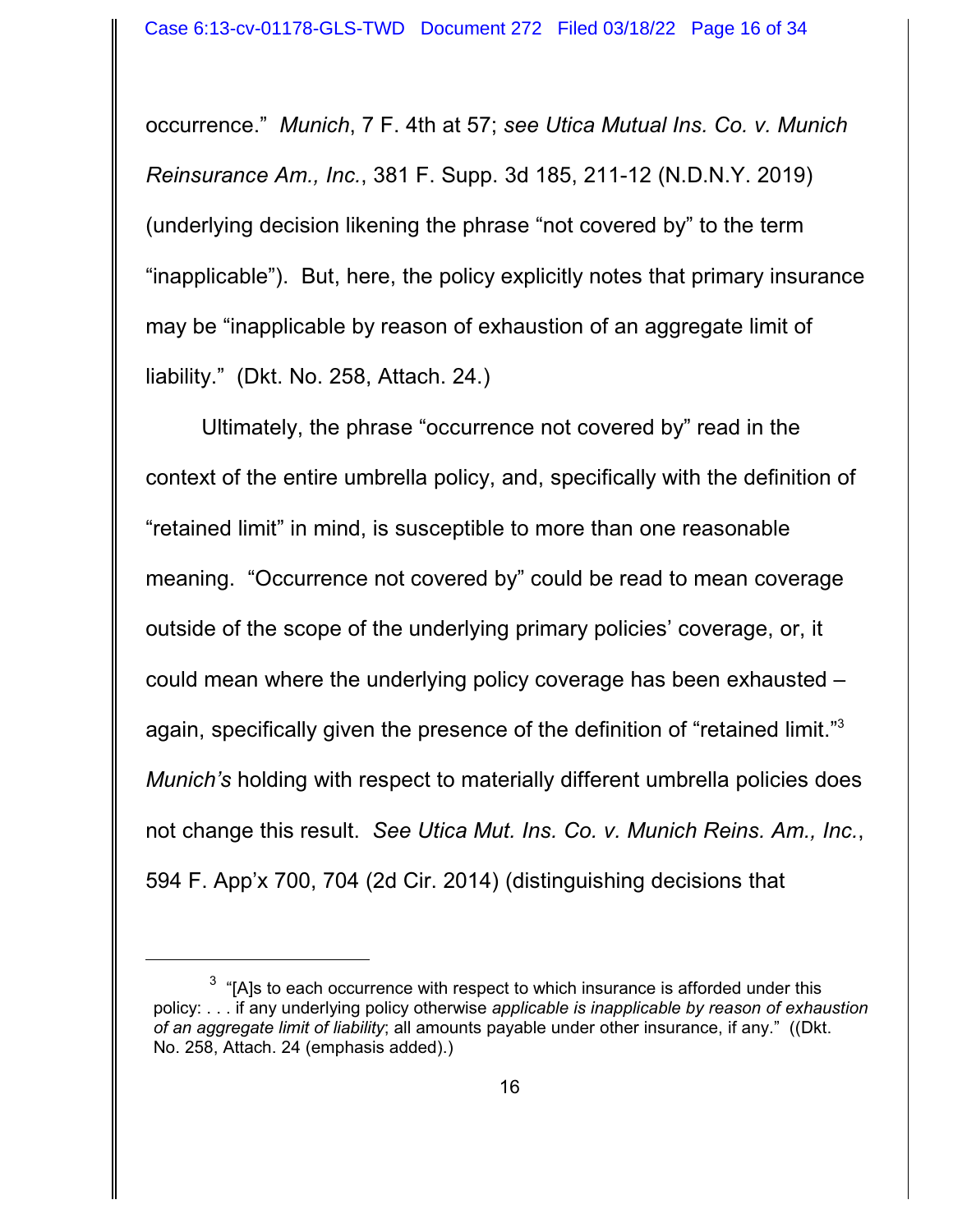interpreted different policies than the specific policy at issue).

For these reasons,<sup>4</sup> there is no reason to set aside prior rulings regarding the ambiguity of the polices at issue, (Dkt. No. 106 at 23; Dkt. No. 158 at 10-11 ("[the policy] is susceptible to more than one reasonable meaning")), and the jury's verdict, finding that Utica was entitled to supplemental defense costs, (Dkt. No. 251).

Given that Utica was entitled to supplemental defense costs from Clearwater by virtue of the jury's verdicts, it therefore follows that billing these cost to Clearwater could not be a violation of any duty owed by Utica, and thus, Clearwater's request for a new trial on this issue is also denied.

## **B. TPF&C Memoranda**

Clearwater also argues that it is entitled to judgment as a matter of law with respect to Utica's claims for breach of the TPF&C Memoranda. (Dkt. No. 258, Attach. 1 at 11.) It asserts that Utica did not adduce proof at trial that it received consent from TPF&C or Clearwater, as required by the TPF&C Memoranda, to settle with Goulds, nor that it was excused from

 $^4\,$  The court need not address Utica's argument, in the alternative, that the jury's findings with respect to the common law of contractual indemnification provide an alternate avenue for Utica to recover defense costs, (Dkt. No. 264 at 10-11), as defense cost were properly awarded by the jury under the umbrella policy.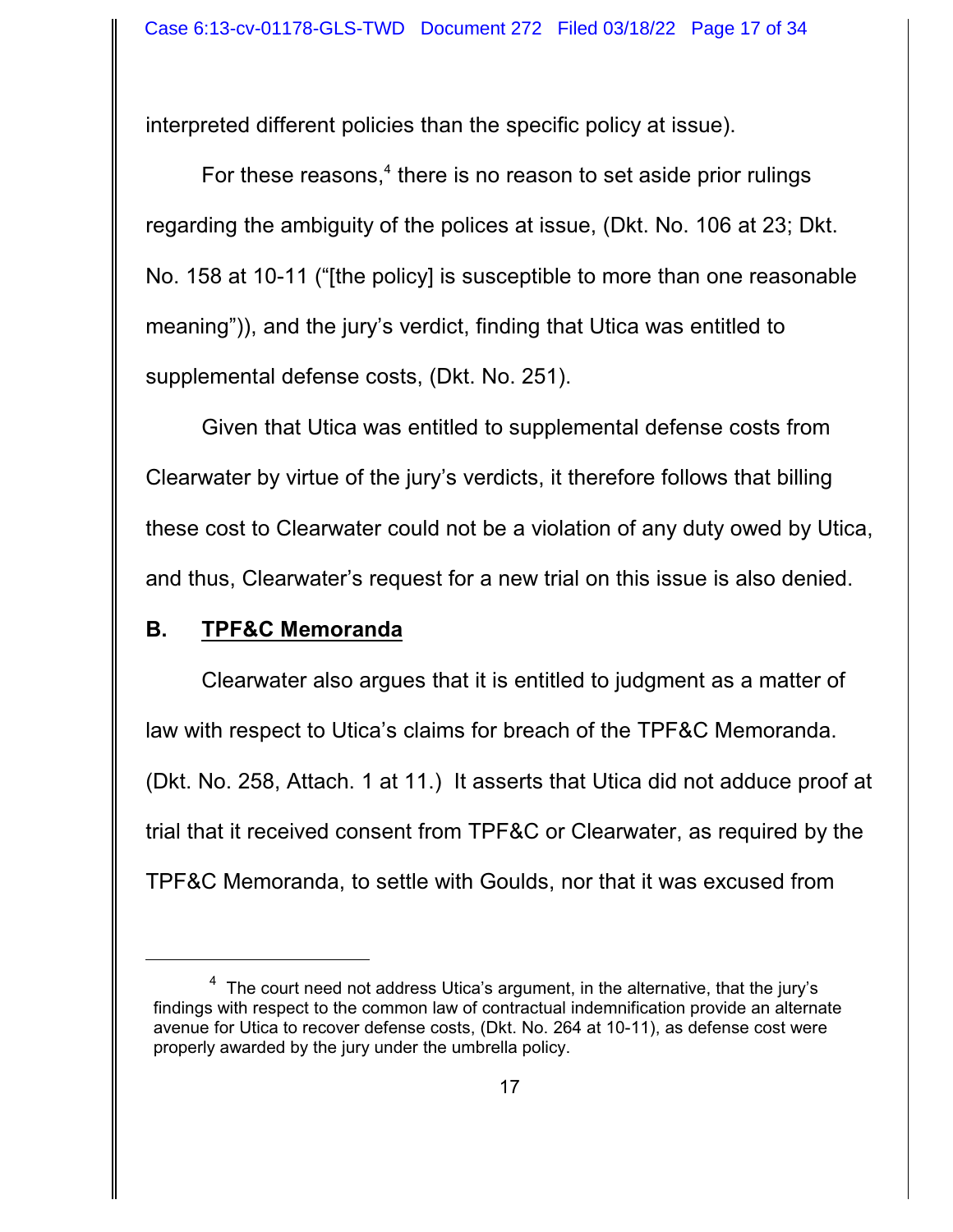doing so. (Dkt. No. 258, Attach. 1 at 11.) Utica disagrees, claiming that Clearwater is ignoring a provision in the TPF&C Memoranda that states "[p]ayments of their proportion of loss and expense paid by [Utica] will be made by the Reinsurers to the Reassured promptly following receipt of proof of loss," and therefore, proof of consent was not necessary. (Dkt. No. 264 at 11-14.)

The court agrees with Utica. A reasonable jury could read the provision in the TPF&C Memoranda stating that "[p]ayments of their proportion of loss and expense paid by [Utica] will be made by the Reinsurers to the Reassured promptly following receipt of proof of loss," (Dkt. No. 258, Attach. 5 at 2; Dkt. 258, Attach. 6 at 2), to mean that when Utica makes a payment "of loss and expense" under the policies, and then Utica provides a proof of the loss to Clearwater, that it is then entitled to indemnification, and that therefore, consent from Clearwater or TPF&C is not required.

Were it the case that failure to receive consent from either Clearwater or TPF&C (or to demonstrate that this requirement was excused) would foreclose Utica from binding Clearwater on the settlement with Goulds under the TPF&C Memoranda, the Second Circuit in *Utica*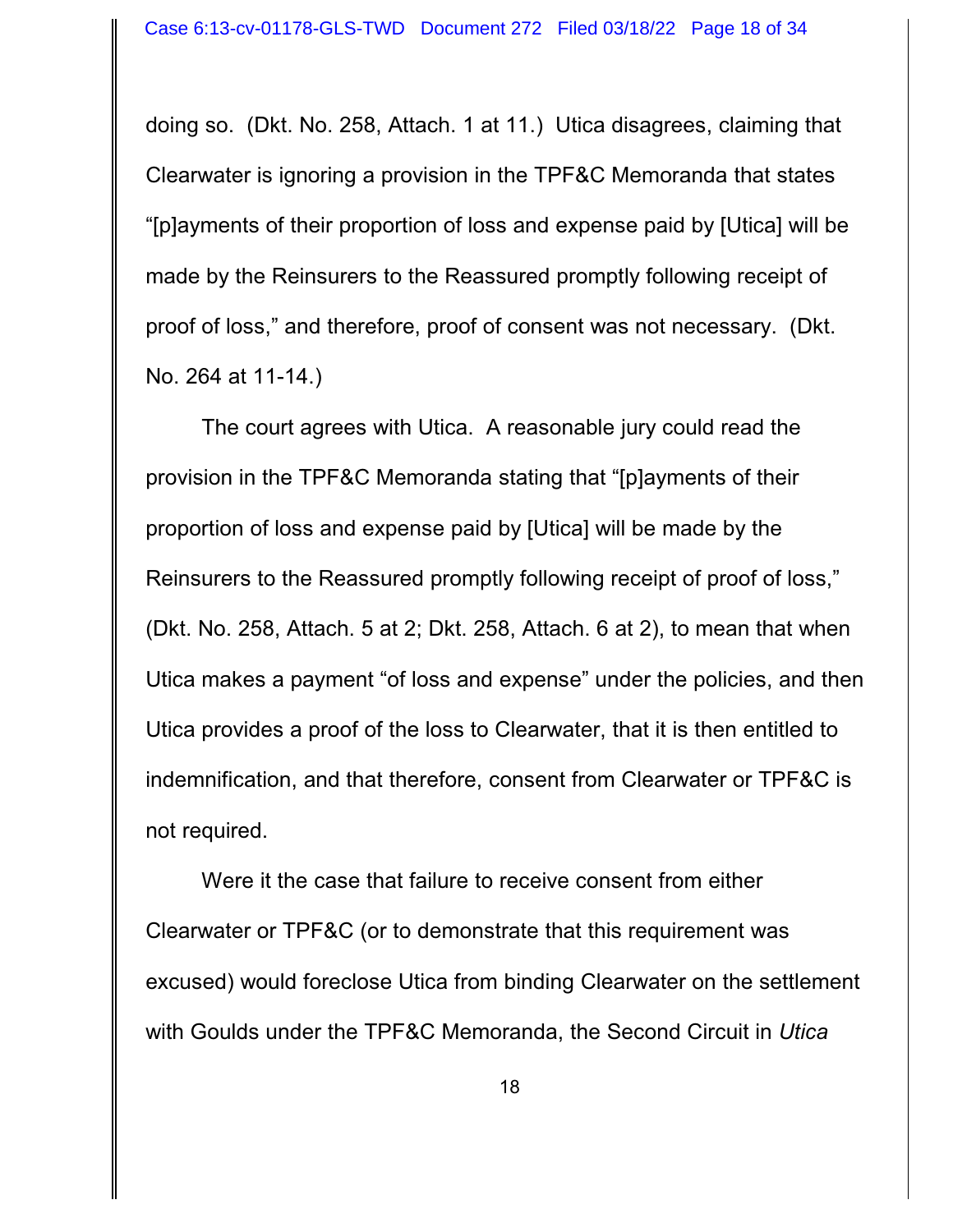*Mut. Ins. Co. v. Clearwater Ins. Co.* would have noted as much when ruling on the parties' prior cross-appeals. There, the Second Circuit noted that Utica had failed to receive consent or demonstrate that it was excused from doing so. *See Utica Mut. Ins. Co. v. Clearwater Ins. Co.*, 906 F.3d 12, 21-23 (2d Cir. 2018). It then explained that, because of this shortcoming "Utica [had] failed to show that Clearwater was obliged to *follow the settlement* under the TPF&C Memoranda" and "accordingly vacate[d] the district court's grant of summary judgment for Utica and remand[ed] for trial to determine Clearwater's actual liability to Utica *under both the TPF&C [M]emoranda* and the Clearwater certificates." *Id.* at 21-23, 25 (emphasis added). If recovery under the TPF&C Memoranda was completely barred by Utica's failure to receive consent or demonstrate that it was excused from doing so, the Second Circuit would have directed judgment on this issue and would not have "remand[ed] for trial to determine Clearwater's actual liability to Utica under . . . *the TPF&C [M]emoranda*." *Id.* at 25 (emphasis added).

For these reasons,<sup>5</sup> and given the evidence presented at trial, a

 $5$  Utica further argues that because Clearwater made one payment under the TPF&C Memoranda without TPF&C's consent, that this course of performance confirms that consent is not required under the TPF&C Memoranda. (Dkt. No. 264 at 14.) That argument is not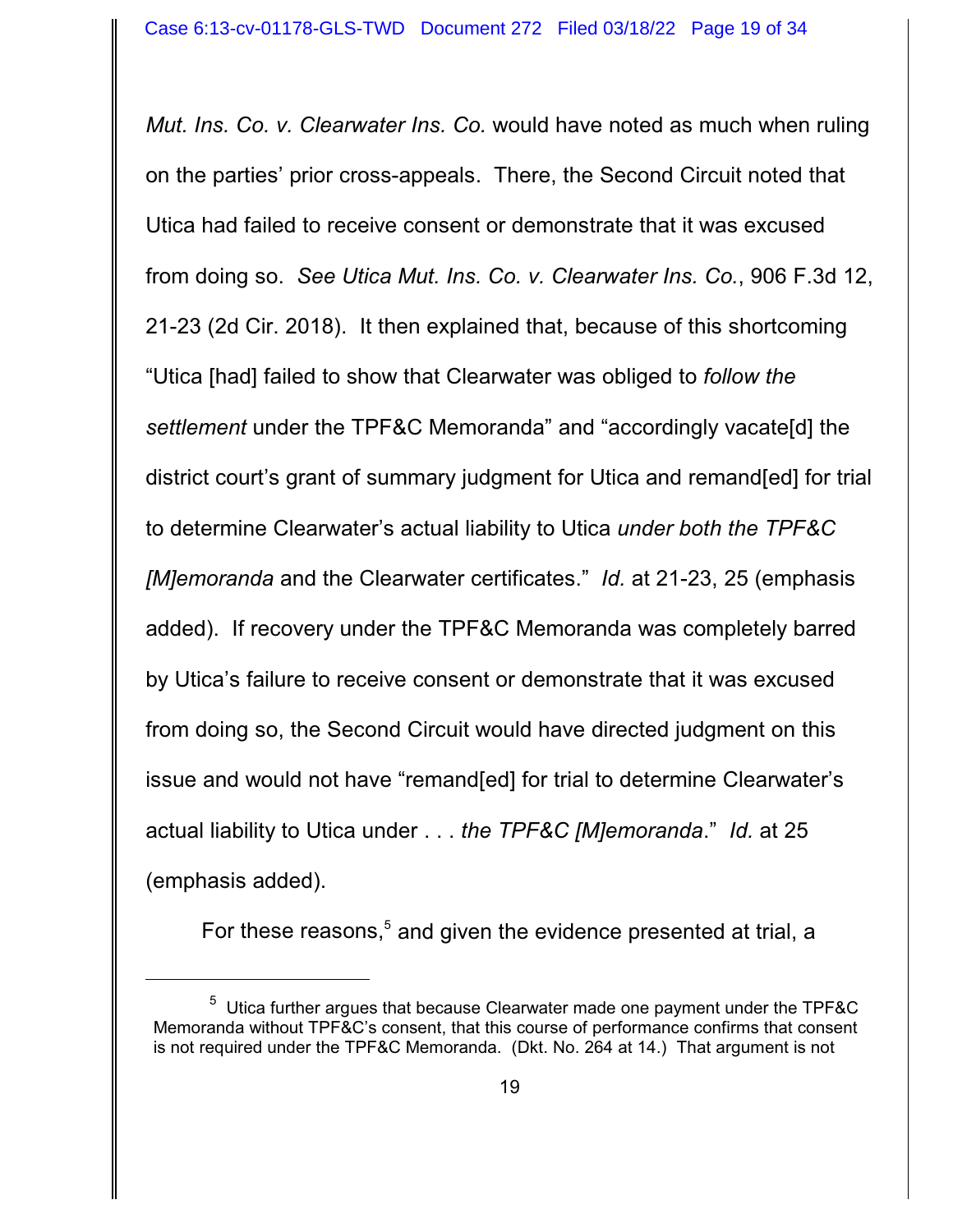rational jury could – and did – find that Utica proved its contract claims with respect to the TPF&C Memoranda. Therefore, Clearwater's motion is denied.

# **C. Defense Expense, Orphan Shares, and Umbrella Limits**

Clearwater next argues that it is entitled to judgment as a matter of law on the "portions of Utica's billings that Utica was not obligated to pay to Goulds under the . . . umbrella policies, most notably defense expense, orphan shares, and the reset and additional umbrella limits," and that "[t]he common law of indemnification cannot be used by Utica to establish . . . Clearwater's liability." (Dkt. No. 258, Attach. 1 at 13, 16.)

Utica argues that the evidence at trial demonstrated that Utica was entitled to the entirety of the billings under the umbrella policies, (Dkt. No. 264 at 14-19), none the less, the orphan shares did not affect the billings, (*id.* at 15), Clearwater waived these arguments by not making them in their Rule 50(a) motion, (*id.* at 15, 17), and common law indemnification supports their position, (*id.* at 15-16).

With respect to orphan shares, Clearwater's argument is irrelevant,

persuasive because Clearwater made the payment under an express reservation of rights. (Dkt. No. 268 at 13.)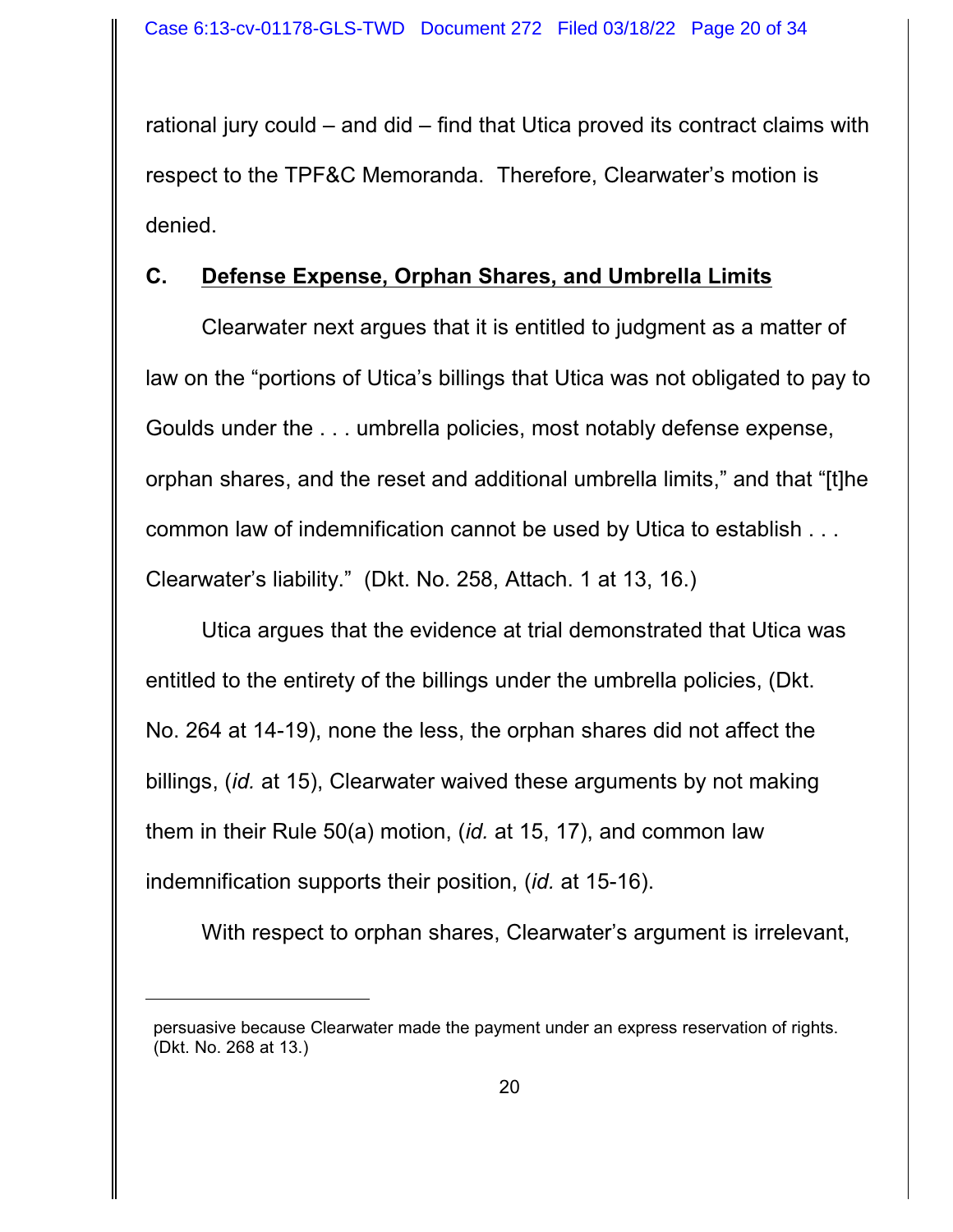as the evidence presented at trial demonstrated that liability from these shares did not affect the billings to Clearwater. (Dkt. No. 269, Attach. 2 at 593-94; Dkt. No. 269, Attach. 3 at 1106-07 ("Q: . . . In the absence of the \$31 million that was billed across the umbrella policies for orphan share, how would the billings to Clearwater be affected? A[:] They wouldn't have. They would have been billed the same amount."); *id.* at 1107-12, 1151.) Therefore, even if Utica was not entitled to bill for orphan shares, the amount of damages awarded would not be adjusted.

Regarding Clearwater's argument concerning defense costs, it claims Utica's billings ran afoul of the *Munich* decision, (Dkt. No. 258, Attach. 1 at 15-16), which stated that a "cedent's billing to its reinsurers" must be "at least consistent with, and . . . not contradict . . . the settlement." *Munich*, 7 F.4th at 59. But again, a reasonable jury could have found the evidence presented at trial showed that Utica did comply with *Munich*, 6 and billed Clearwater in accordance with the Goulds settlement. (Dkt. No. 264, Attach 9 at 4, 18-19 (Ex. P-424 (showing that

<sup>6</sup> It is worth noting that the holding in *Munich* was specifically within the context of "when a reinsurance certificate contains a follow-the-settlements clause," 7 F. 4th at 59, which is not the case here as Clearwater's obligations to Utica are not subject to the follow-the-settlements doctrine. *See Utica Mutual Ins. Co. v. Clearwater Ins. Co.*, 906 F.3d 12, 25 (2d Cir. 2018).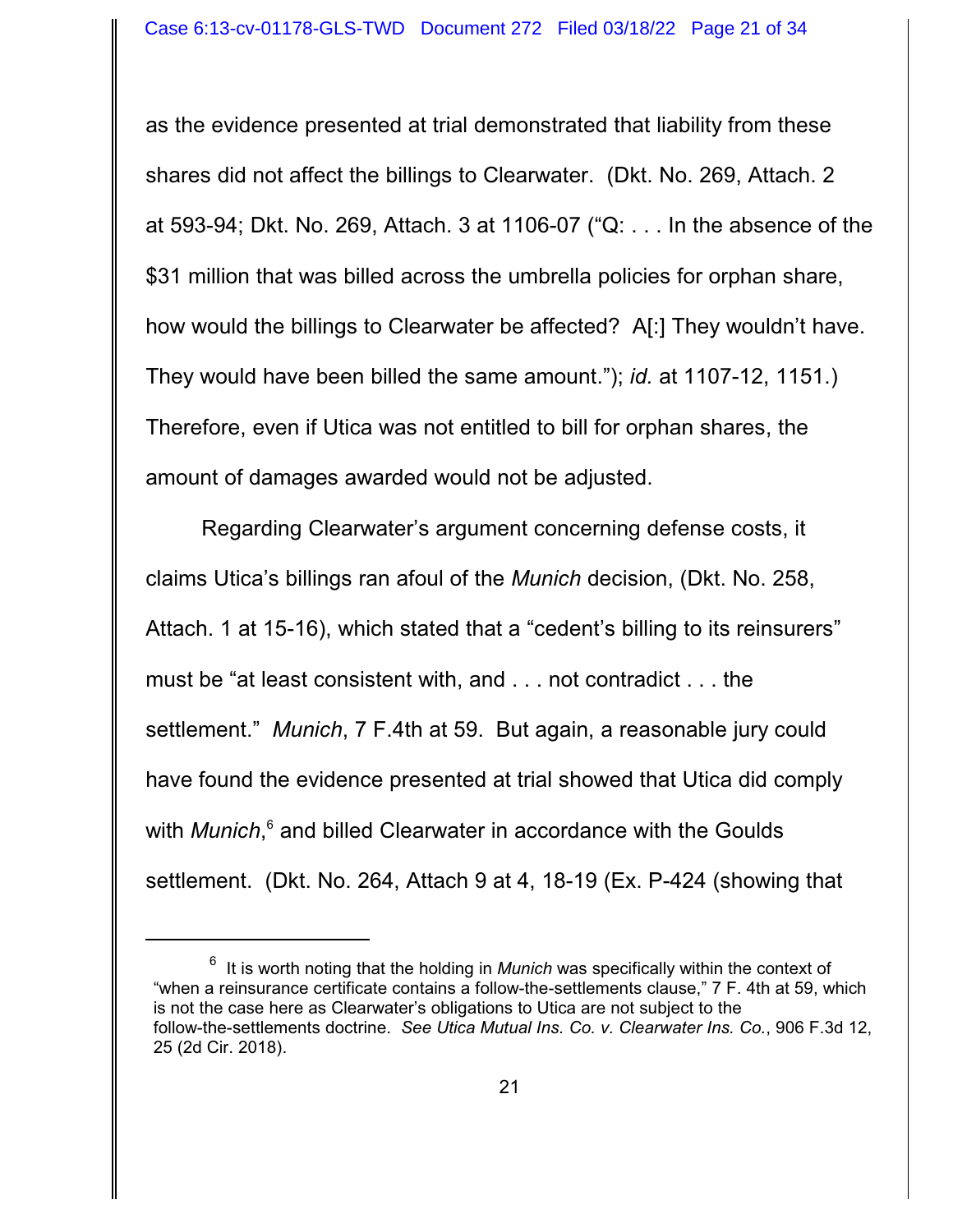Utica's payments and reinsurance billings matched).)

Finally, with respect to Clearwater's remaining arguments pertaining to Utica's billings, there was evidence presented at trial that supports Utica's assertion that it was entitled to the entirety of their billing under the umbrella policies at issue. (*See, e.g.*, Dkt. No. 269, Attach. 2 at 596-97 (noting that the policies had a \$25 million dollar limit for indemnity only, with expense paid in addition, for a total of \$48 million, and that "Utica's billings" were "based on the terms of the umbrella policies").) Thus, a reasonable jury could have found, based on this evidence, that Utica was entitled to the entirety of their billings to Clearwater, $7$  and, therefore, Clearwater's motion for judgment as a matter of law is denied.

## **D. Aggregate Limits**

Clearwater argues that it is entitled to judgment as a matter of law because the primary policies did not contain aggregate limits. (Dkt. No. 258, Attach. 1 at 21-22.) In support of this position, it contends that the Second Circuit has found that the policies at issue unambiguously did not contain aggregate limits. (*Id.* at 20-21.) Therefore, it asserts that,

 $7$  For this reason, the court need not address the parties' arguments pertaining to the common law of indemnification nor Utica's argument that Clearwater waived its ability to make this argument.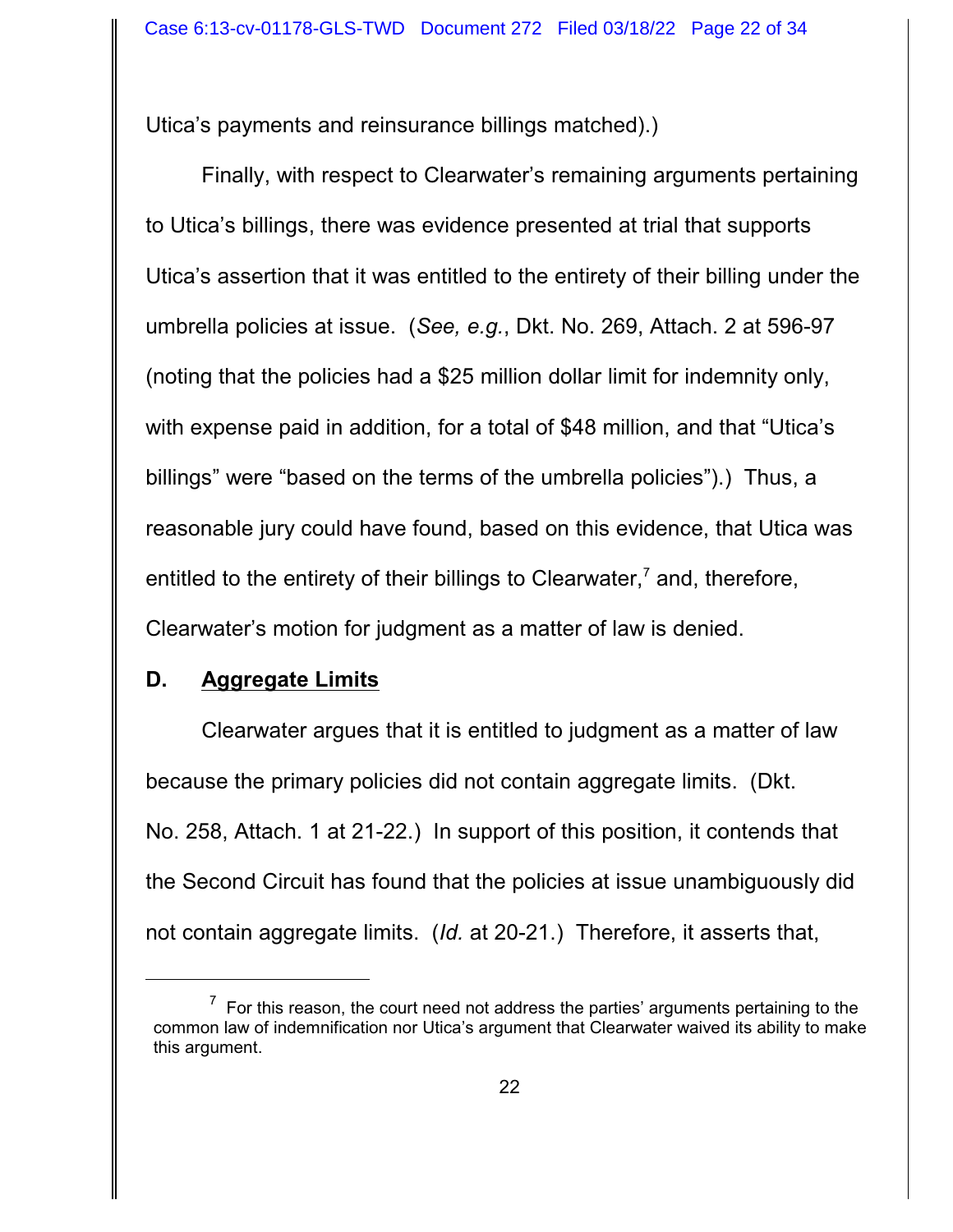these policies would never have been triggered, and Clearwater would not be subject to any liability. (*Id.* at 21-22.)

Clearwater is mistaken. The Second Circuit did not rule that the policies at issue unambiguously contained no aggregate limits. *See generally Utica Mutual Ins. Co. v. Clearwater Ins. Co.*, 906 F.3d 12 (2d Cir. 2018). The Second Circuit , in detailing the background of the case and the grounds for the dispute between Utica and Goulds stated that "[t]he primary policies Utica issued to Goulds from 1978 to 1981 had a glaring omission: they did not include aggregate limits of liability," and "[t]he [Utica-Goulds] settlement treated the primary policies as having aggregate limits." *Id.* at 16.

There is no reason to disturb the prior rulings that the primary policies were ambiguous with respect to aggregate limits, (*see, e.g.*, Dkt. No. 269 at 1086 ("The fundamental issue is the ambiguity in the underlying Goulds-Utica contracts . . . . In other words, those four contracts are ambiguous. It's up to the jury to decide whether or not there were aggregate limits intended . . . between Goulds and Utica."), and the jury's verdict on the issue, (Dkt. No. 251 (responding yes to question one on the special verdict form which stated: "Did Utica prove by a preponderance of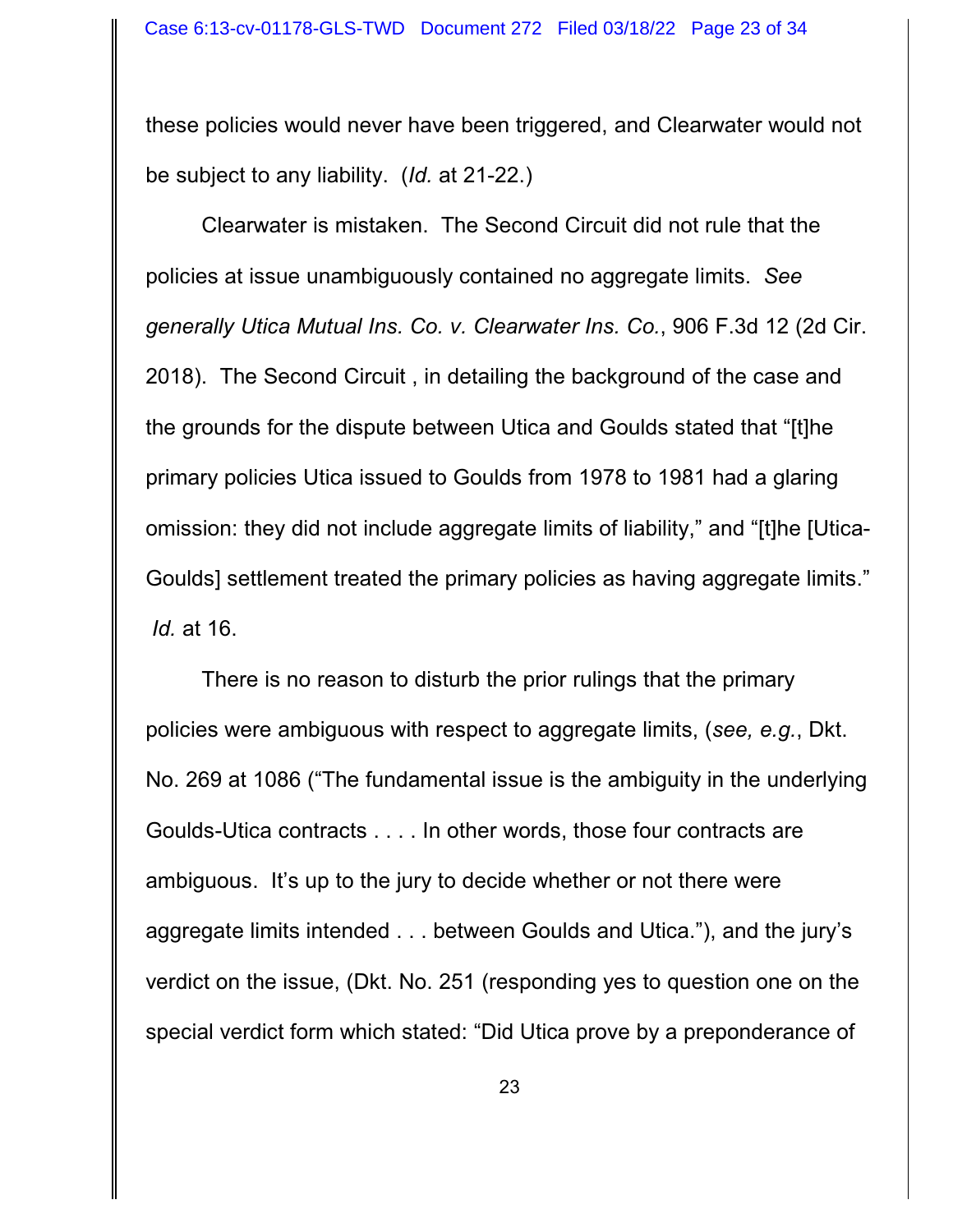the evidence that Utica and Goulds intended for the 1978-81 *primary policies* to contain aggregate limits")).

## **E. The Duty of Utmost Good Faith**

Clearwater argues that it is entitled to a new trial because the court instructed the jury on "the duty of utmost good faith . . . [in a] legally erroneous and prejudicial" manner. (Dkt. No. 258, Attach. 1 at 22-33.) It makes a host of arguments for why the court's instructions were improper, including that the instructions "failed to define the duty of utmost good faith," "erroneously advanced the position that Clearwater bore the burden of proof" with respect to violation of the duty, contained a negative presumption against finding that this duty was violated, incorrectly required proof of a level of awareness of this duty by Utica, contained errors with respect to Utica's requisite level of intent, required that Clearwater be prejudiced, allowed Utica to improperly "put its interests before Clearwater's," required Clearwater to make efforts to negate any nondisclosures by Utica, and, finally, included the concept of substantial performance with respect to the duty. (*Id.* at 23-32.) Clearwater contends that the instructions resulted in prejudice to it because the jury could have found the duty was violated by Utica "failing to disclose and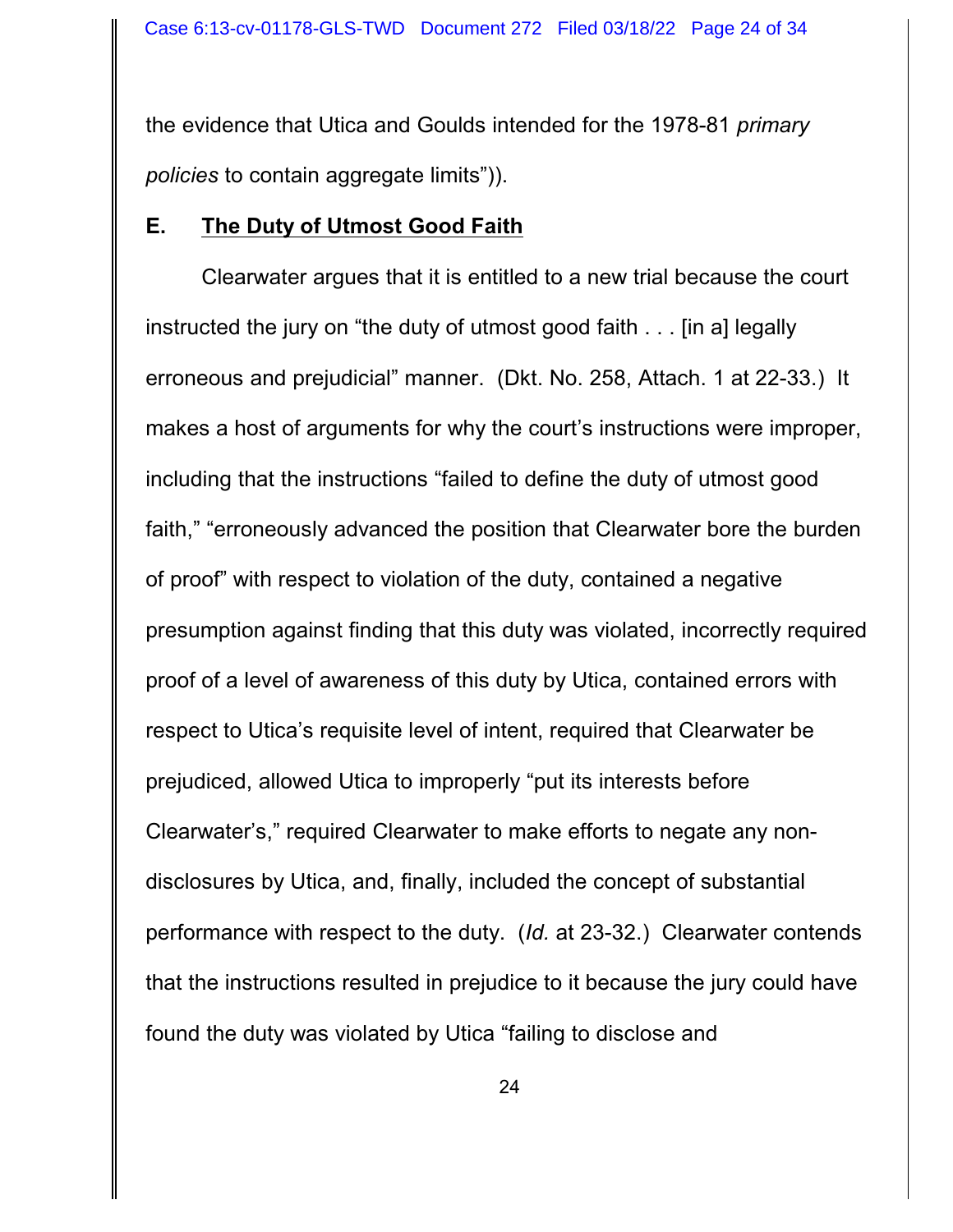misrepresenting the nature of the fight with Goulds, improperly allocating extra-contractual amounts to Clearwater in its settlement with Goulds, and improperly billing Clearwater for orphan shares, reset and increased umbrella policy limits, and—most egregiously—defense costs and declaratory judgment expenses." (Dkt. No. 268 at 3-4.) Utica argues that while these instructions were appropriate, (Dkt. No. 264 at 29-36), even if they were not, Clearwater was not prejudiced by them, (*id.* at 27-29).

"A jury instruction is erroneous if it misleads the jury as to the correct legal standard or does not adequately inform the jury on the law." *Boyce v. Soundview Tech. Grp., Inc.*, 464 F.3d 376, 390 (2d Cir. 2006) (citation omitted). "A jury instruction that misinforms the jury on the law requires a new trial unless the error is harmless." *Munich*, 7 F.4th at 65 (citing *Fid. & Guar. Ins. Underwriters, Inc. v. Jasam Realty Corp.*, 540 F.3d 133, 139 (2d Cir. 2008). "An error is . . . harmless if . . . the error did not influence the jury's verdict." *LNC Invs., Inc. v. First Fidelity Bank, N.A. N.J.*, 173 F.3d 454, 462 (2d Cir. 1999) (citation omitted); *see Continental Casualty Co. v. Boughton*, 695 F. App'x 596, 600-01 (2d Cir. 2017) (finding, where the jury instruction arguably improperly shifted the burden of proof, that the error was harmless because it did not affect the jury's verdict).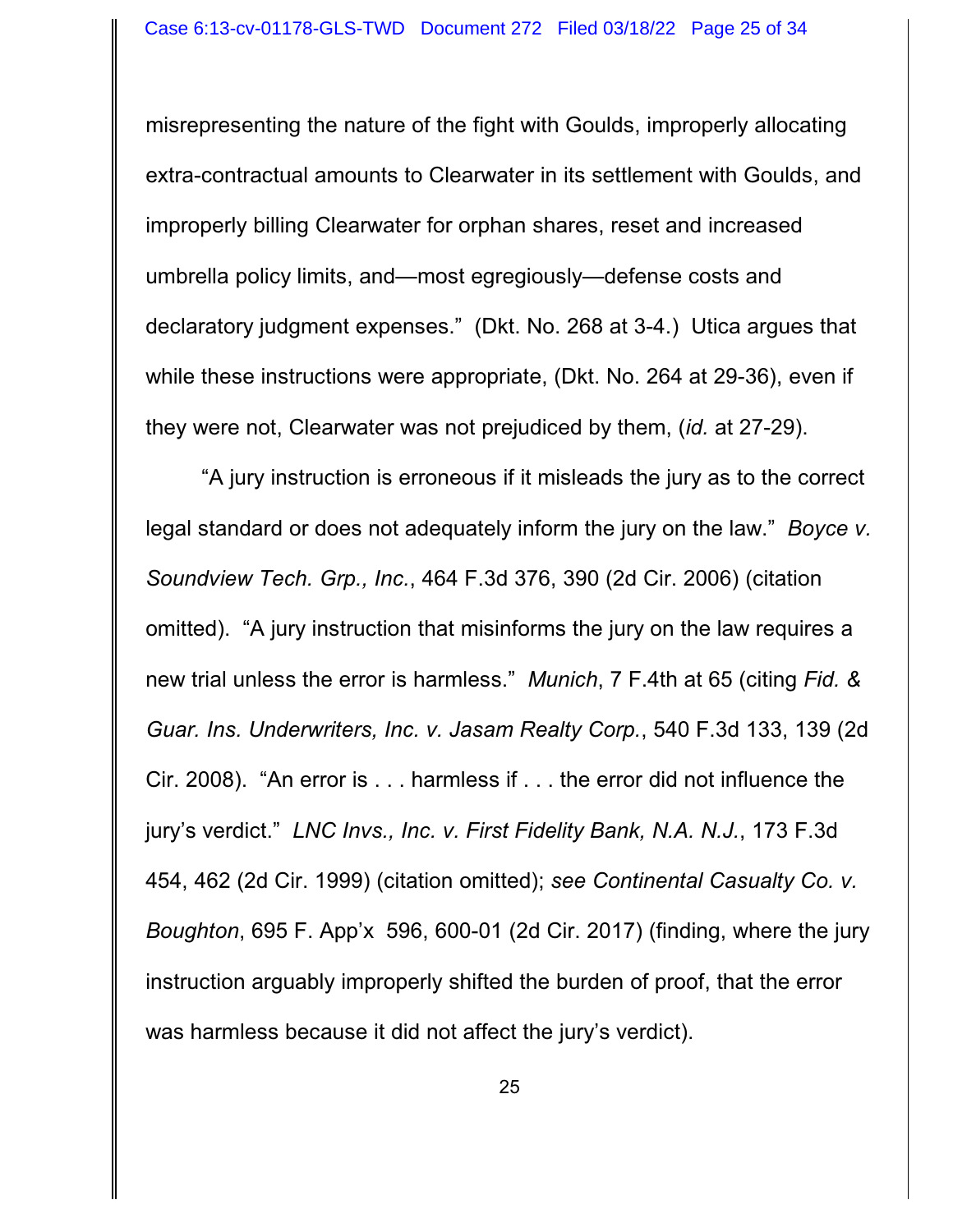Most of Clearwater's arguments with respect to the legal errors in the jury instructions have already been raised, and the court and parties have spent a vast amount of time advocating for and determining the proper jury instructions. (*See, e.g.*, Dkt. No. 246 at 2-10; Dkt. No. 250 at 1-2.) The court is no more persuaded now by Clearwater's contentions than when they were previously raised.

Clearwater makes one additional argument that was not raised in advance of charging the jury, regarding the Second Circuit's decision in *Munich*. It argues that there, the Second Circuit held that "Utica could be found to have breached the duty of good faith simply by billing its reinsurer for amounts that were not due," without requiring any additional requirements, and, thus, the instructions here, which did include some additional requirements were erroneous. (Dkt. No. 258, Attach. 1 at 33.) Assuming arguendo that the court erred, Clearwater can not demonstrate how it was prejudiced. While the Second Circuit in *Munich* found that Utica billing for defense costs it was not entitled to recoup could have been a violation of the duty of good faith, in reaching this conclusion the Court also noted Utica was not entitled to supplemental defense costs under the umbrella policies at issue there, but "if [Utica was entitled to] defense in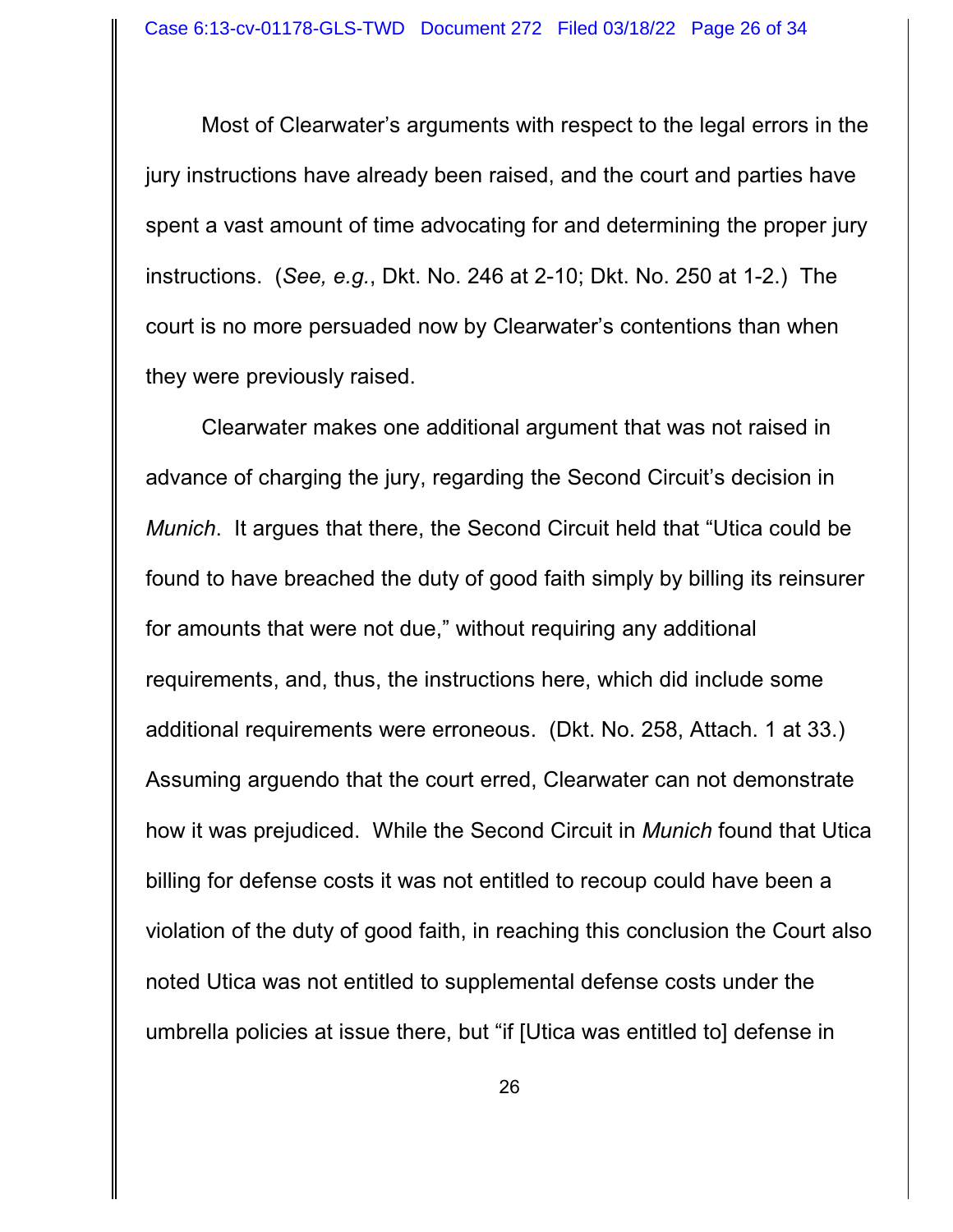addition to limits . . . then it w[ould be] natural for the jury to conclude that Utica's billing was proper and therefore in good faith." *Munich*, 7 F. 4th at 65. Here, the jury found that Utica was entitled to supplemental defense cost. (Dkt. No. 251.) Therefore, even if Clearwater's desired utmost good faith instructions were given, it would not have changed the outcome of the verdict. For these reasons, Clearwater's request for a new trial is denied. *See LNC Invs., Inc. v. First Fidelity Bank, N.A. N.J.*, 173 F.3d 454, 462 (2d Cir. 1999) ("An error is . . . harmless if . . . the error did not influence the jury's verdict." (citation omitted).)

# **F. Jury Instructions and Verdict Sheet on Indemnification and Elements of the Claims**

Clearwater argues that it is entitled to a new trial because the "verdict sheet on the common law of indemnification [erroneously] permitted the jury to find Utica was obligated to pay certain amounts to Goulds." (Dkt. No. 258, Attach. 1 at 33-34.) Further, it asserts that "[t]he jury instructions erroneously instructed the jury on Utica's ability to prove its liability under the common law of indemnification with proof of a good faith settlement with Goulds." (*Id.* at 34.) It goes on to contend that the jury instructions were improper in light of the post-verdict *Munich* decision, (*id.* at 35), and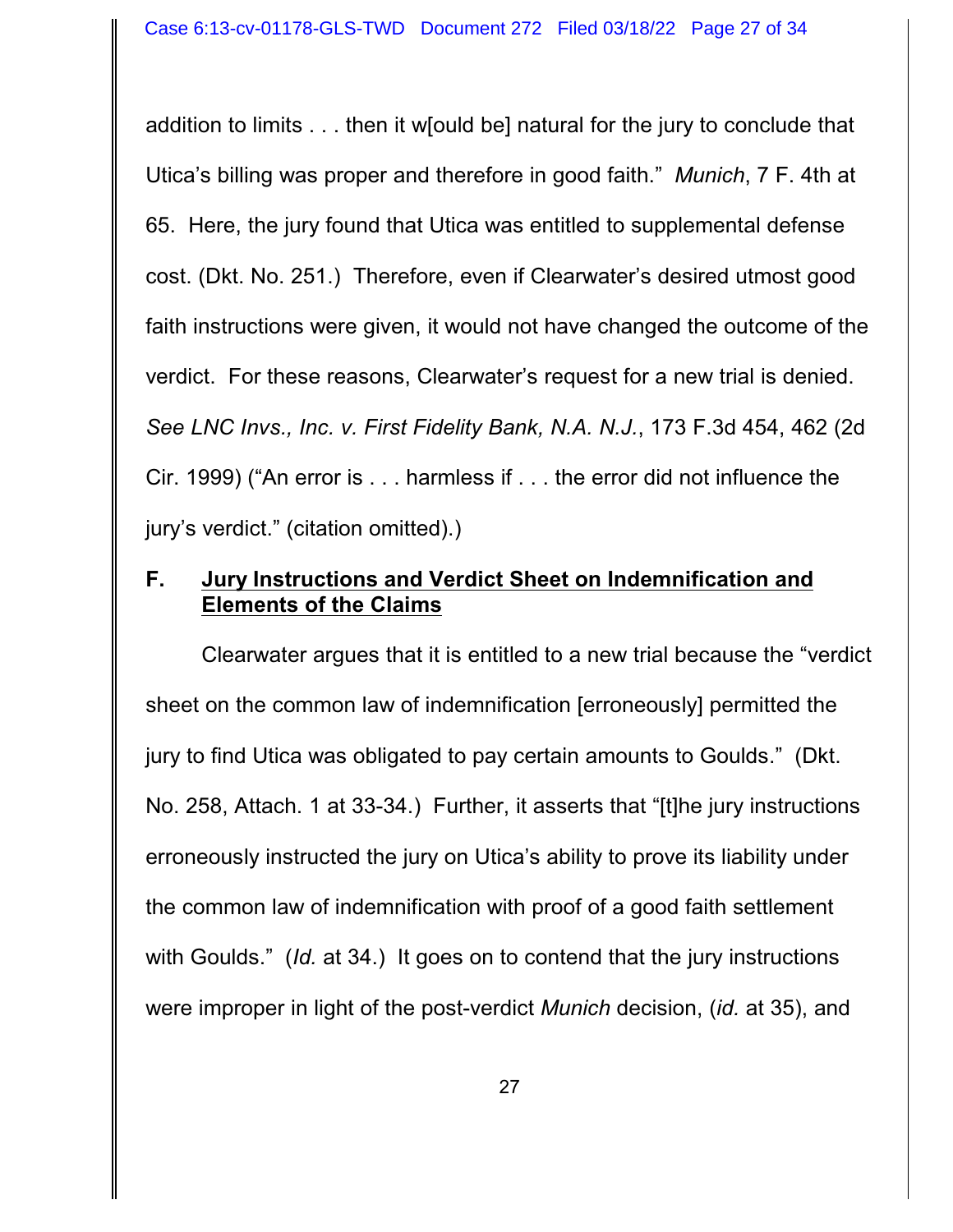that the jury instructions and verdict sheet improperly "provided the jury a path to finding Clearwater liable without requiring Utica to prove all four essential elements of its contract claims by a preponderance of the evidence." (*Id.* at 35.)

Clearwater's position on the jury instructions and verdict sheet, especially with respect to the common law of indemnification, was clear before the jury was charged and presented with the verdict sheet. (Dkt. No. 242 (Clearwater's proposed jury instructions); Dkt. No. 245 (Clearwater's proposed verdict sheet); (Dkt. No. 240 (Clearwater's memorandum regarding the applicability of common law indemnification to the action).) The court is no more persuaded by Clearwater's arguments now than it was before, when it declined to adopt its proposed instructions and verdict sheet.

With respect to the common law of indemnification, even if the instructions or verdict sheet, were legally flawed it would not affect the jury's verdict, as the jury found Clearwater liable under the umbrella policies. (Dkt. No. 251.)For these reason, Clearwater's motion for a new trial is denied.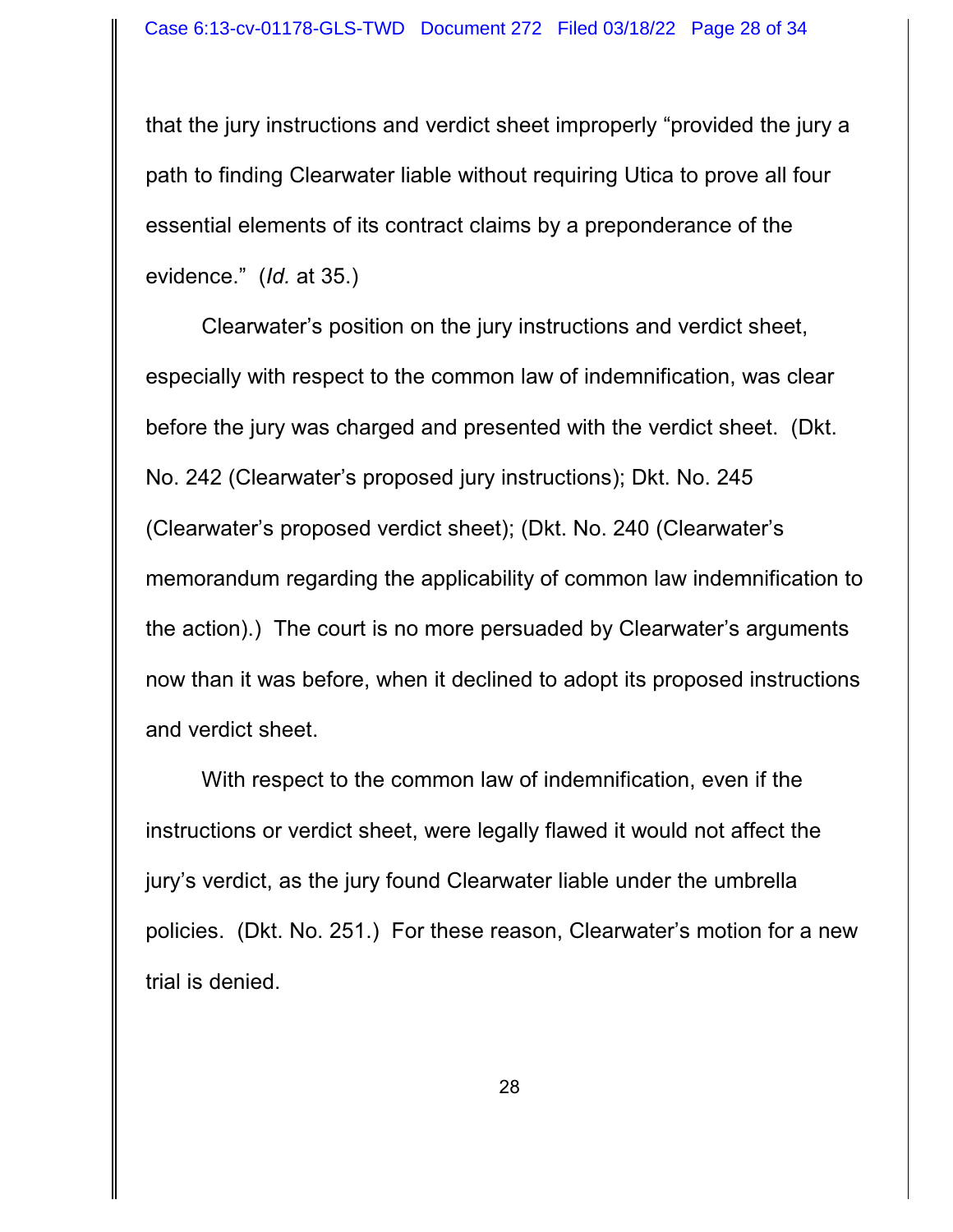# G. **Damages**<sup>8</sup>

Clearwater argues that the court should vacate the award of prejudgment interest or amend the date from which Utica is entitled to begin calculating prejudgment interest. (Dkt. No. 258, Attach. 1 at 36-40.) In support of this position, Clearwater contends that calculating prejudgment interest beginning on the date selected by the jury, December 2, 2012 (thirty days after the date of the first reinsurance bill submitted to Clearwater that went unpaid), "runs afoul of New York law and results in an improper windfall to Utica" and "there is no support in the record for the jury to have awarded prejudgment interest beginning then." (*Id.* at 36-38.)

Utica argues that Clearwater waived this argument by not objecting to the jury instructions and verdict form that required the jury to select a date for the calculation of prejudgment interest, (Dkt. No. 264 at 37-41), and the date selected by the jury is supported by the evidence and law, (Dkt. No. 264 at 42-44), but that the judgment should be amended to include the specific amount, (Dkt. No. 255, Attach. 1 at 1-5).

"In a diversity case, state law governs the award of prejudgment

 $^{\rm 8}$  For the sake of clarity, Utica's motion to amend the judgment and associated briefing will be discussed contemporaneously with Clearwater's motion.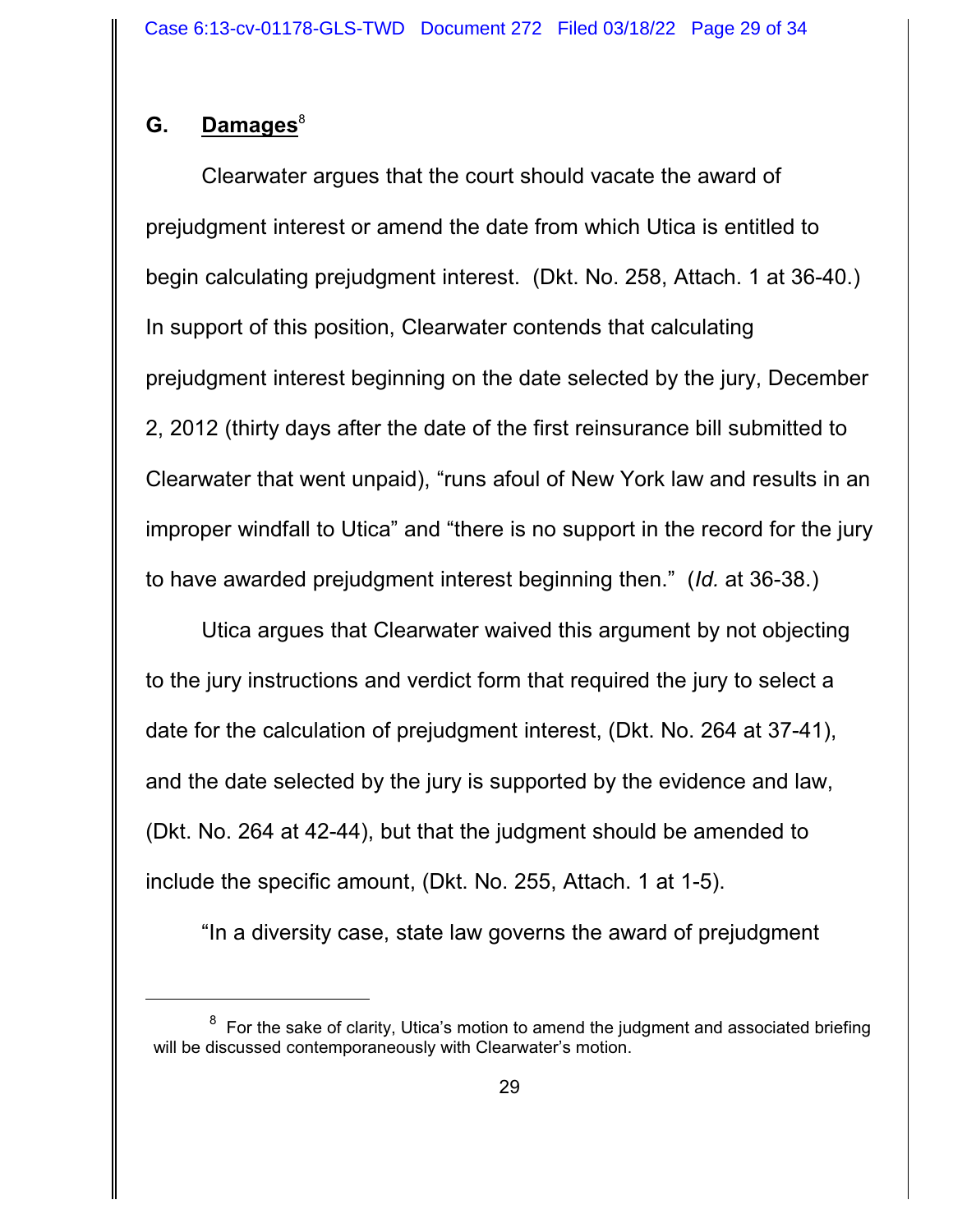interest." *Schipani v. McLeod*, 541 F.3d 158, 164 (2d Cir. 2008). New York Law governs this action. (Dkt. No. 54 at 6 n.3.) N.Y. C.P.L.R. 5001(a) provides that "[i]nterest shall be recovered upon a sum awarded because of a breach of performance of a contract." *See ABKCO Music & Records Inc. v. Chimeron LLC*, 517 F. App'x 3, 4 (2d Cir. Feb. 21, 2013) (internal quotation marks and citation omitted). "Where such damages were incurred at various times, interest shall be computed upon each item from the date it was incurred or upon all of the damages from a single reasonable intermediate date." N.Y. C.P.L.R. 5001(b).

As a preliminary matter, Clearwater did not waive their argument regarding prejudgment interest. (Dkt. No. 1692 (the court stating that Clearwater "was free to raise [this] issue with [it] by way of motion" after Clearwater objected to the jury's selection of the date to begin calculating prejudgment interest after being prohibited by the court from objecting beforehand); Dkt. No. 245 at 4 (Clearwater's proposed verdict form allowing for the selection of more than one date for the purposes of calculating prejudgment interest).) Failing to raise the issue in its Rule 50(a) motion does not waive the argument now because the jury instructions did not exist when Clearwater filed its rule 50(a) motion.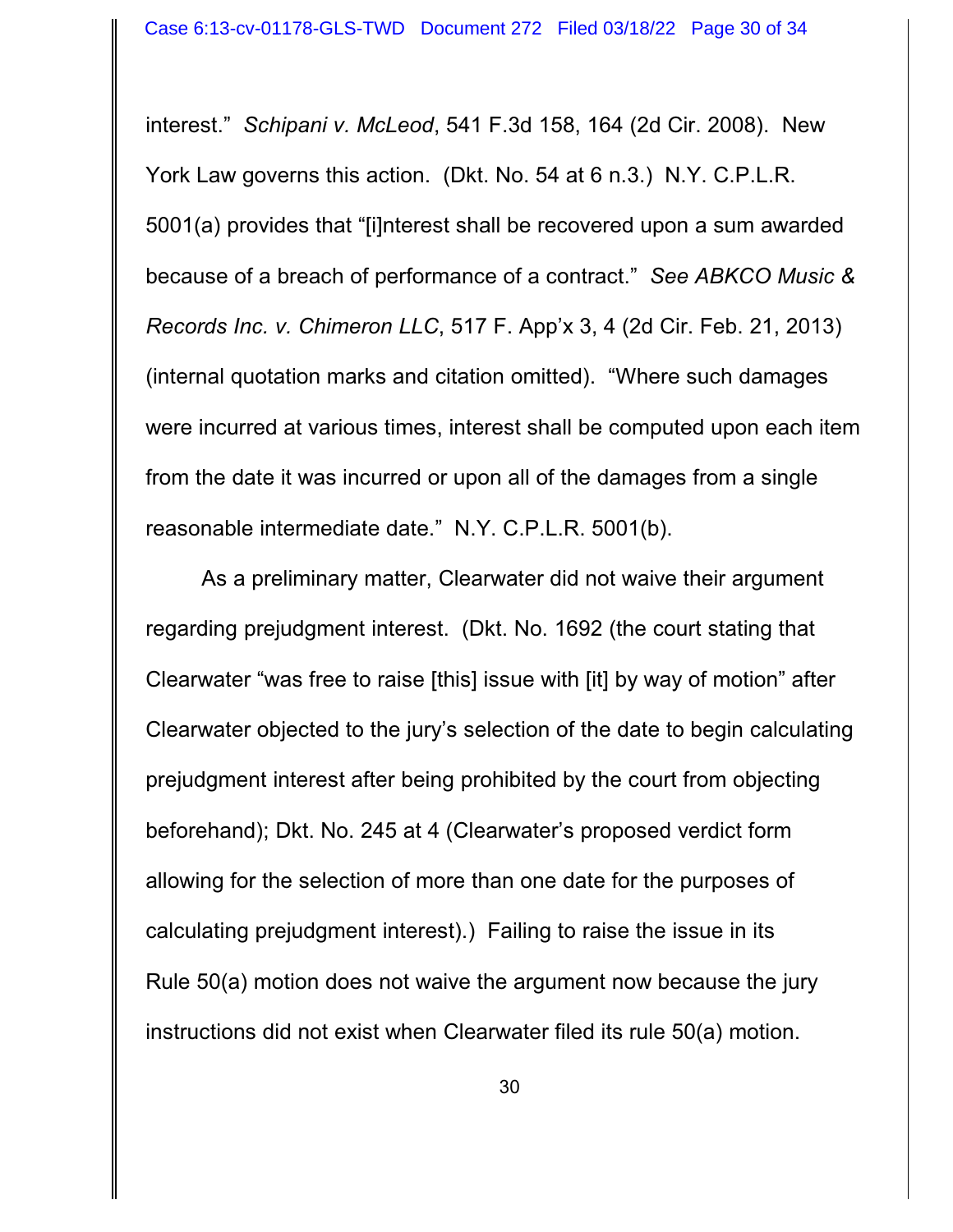Turning to the substance of the argument, calculating prejudgment interest beginning on December 2, 2012, would result in a windfall to Utica, and no reasonable jury could have found that prejudgment interest should run for the total damages beginning on December 2, 2012. (Dkt. No. 261, Attach. 1 (Ex. P-329A (showing that only a fraction of the total damages awarded had accrued by December 2, 2012)); *see GE Funding Capital Mkt. Servs., Inc. v. Nebraska Inv. Fin. Auth.*, 767 F. App'x 110, 115 (2d Cir. 2019) ("New York courts accordingly have looked to the economic realities of a given case to avoid conferring windfalls in the form of prejudgment interest."); *see also Random Ventures, Inc. v. Advanced Armament Corp., LLC*, No. 12 Civ. 6792, 2014 WL 2082124, at \*2 (S.D.N.Y. May 2, 2014) ("[T]he Court agrees that no prejudgment interest should be imposed with respect to . . . payments [that] had not yet become due at the time of the breach, an award of prejudgment interest would result in a windfall.") Therefore, the judgment must be amended.

Clearwater and Utica both suggest "reasonable intermediate dates" from which to calculate prejudgment interest. Utica proposes September 20, 2013, the date this action was filed, or, December 16, 2013, the median date between thirty days after Utica's first bill on June 22, 2011,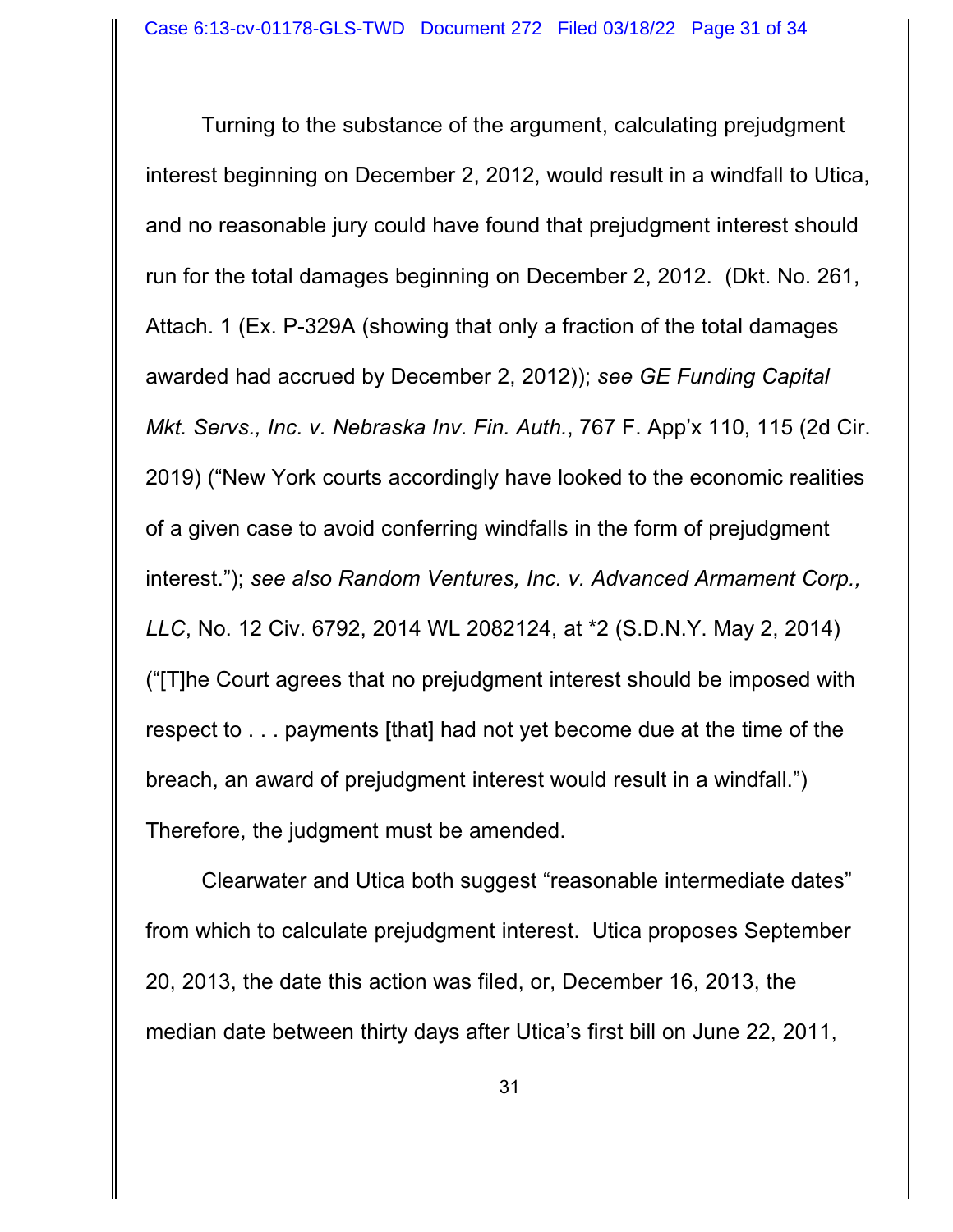and thirty days after the final bill on May 3, 2016. (Dkt. No. 264 at 45.) Clearwater proposes September 2, 2015, as a reasonable intermediate date, because that "is in or around" the "midpoint for billings." (Dkt. No. 261 at 9.)

The court agrees with Clearwater that September 2, 2015 is a reasonable date to begin calculating prejudgment interest. <sup>9</sup> *See Wells Fargo Bank, N.A. v. Nat'l Gasoline, Inc.*, 577 F. App'x 58, 61 (2d Cir. 2014) ("District courts are afforded wide discretion in determining a reasonable intermediate date from which to calculate prejudgment interest." (internal quotation marks and citation omitted)); *see also Wechsler v. Hunt Health Sys., Ltd.*, 330 F. Supp. 2d 383, 435 (S.D.N.Y. 2004) ("[W]here damages are incurred at various times after the cause of action accrues, [N.Y. C.P.L.R.] 5001 grants courts wide discretion in determining a reasonable date from which to award pre-judgment interest." (quoting *Conway v. Icahn & Co.*, 16 F.3d 504, 512 (2d Cir. 1994)). Using September 2, 2015 to

 $^9$  The court previously stated "a midpoint between ninety days after the oldest unpaid billing . . . and ninety days after the most recent unpaid billing" would be an appropriate method to determine a reasonable midpoint. (Dkt. No. 130 at 4.) However, this determination was made almost six years ago and in connection with an order which was ultimately vacated by the Second Circuit. The court now believes that the midpoint for billings is a more fair way to calculate the reasonable intermediate date.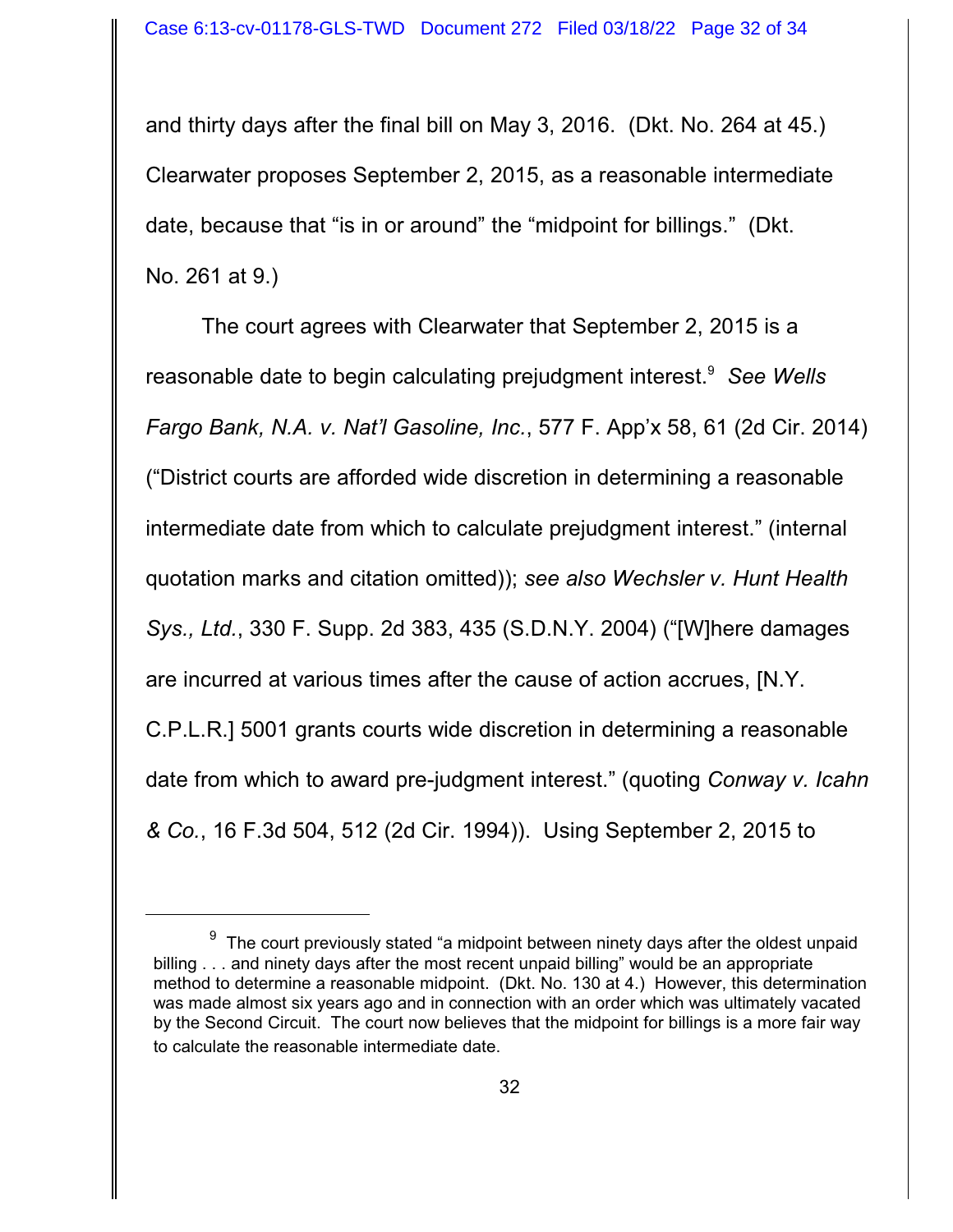begin calculating prejudgment interest yields \$5,741,397.12.<sup>10</sup>

Clearwater's motion to amend is granted in part, in so far as the judgment will be amended to reflect this,<sup>11</sup> and denied in all other respects. Utica's motion to amend the judgment is denied.<sup>12</sup>

# **V. Conclusion**

**WHEREFORE**, for the foregoing reasons, it is hereby

**ORDERED** that Utica's motion to correct or amend the judgment

(Dkt. No. 255) is **DENIED**; and it is further

**ORDERED** that Clearwater's motion for judgment as a matter of law,

for a new trial, or to alter or amend the judgment (Dkt. No. 258) is

# **GRANTED IN PART** and **DENIED IN PART** as follows:

**GRANTED** to the extent that it sought the judgment be amended to

include \$5,741,397.12 in prejudgment interest; and

Nine percent (the statutory interest per annum) of the jury award of \$10,901,005.03 yields a per deem rate of interest of \$2,687.92. \$2,687.92 times 2,136 (the number of days from September 2, 2015 to July 8, 2021) equals \$5,741,397.12, the total prejudgment interest amount.

 $11$  Clearwater contends that one day of post-verdict interest should also be awarded, pursuant to N.Y. C.P.L.R. 5002, because the final judgment was entered one day after the verdict. (Dkt. No. 261 at 10.) However, "post[-]judgment interest is governed by federal statute [in a diversity case]" and is "calculated from the date of the entry of the judgment" not entry of verdict. *Schipani v. McLeod*, 541 F.3d 158, 164-65 (2d Cir. 2008).

 $12$  Clearwater also moved for a stay pending resolution of the post-trial motions. (Dkt. No. 259, Attach. 1.) That motion is denied as moot.